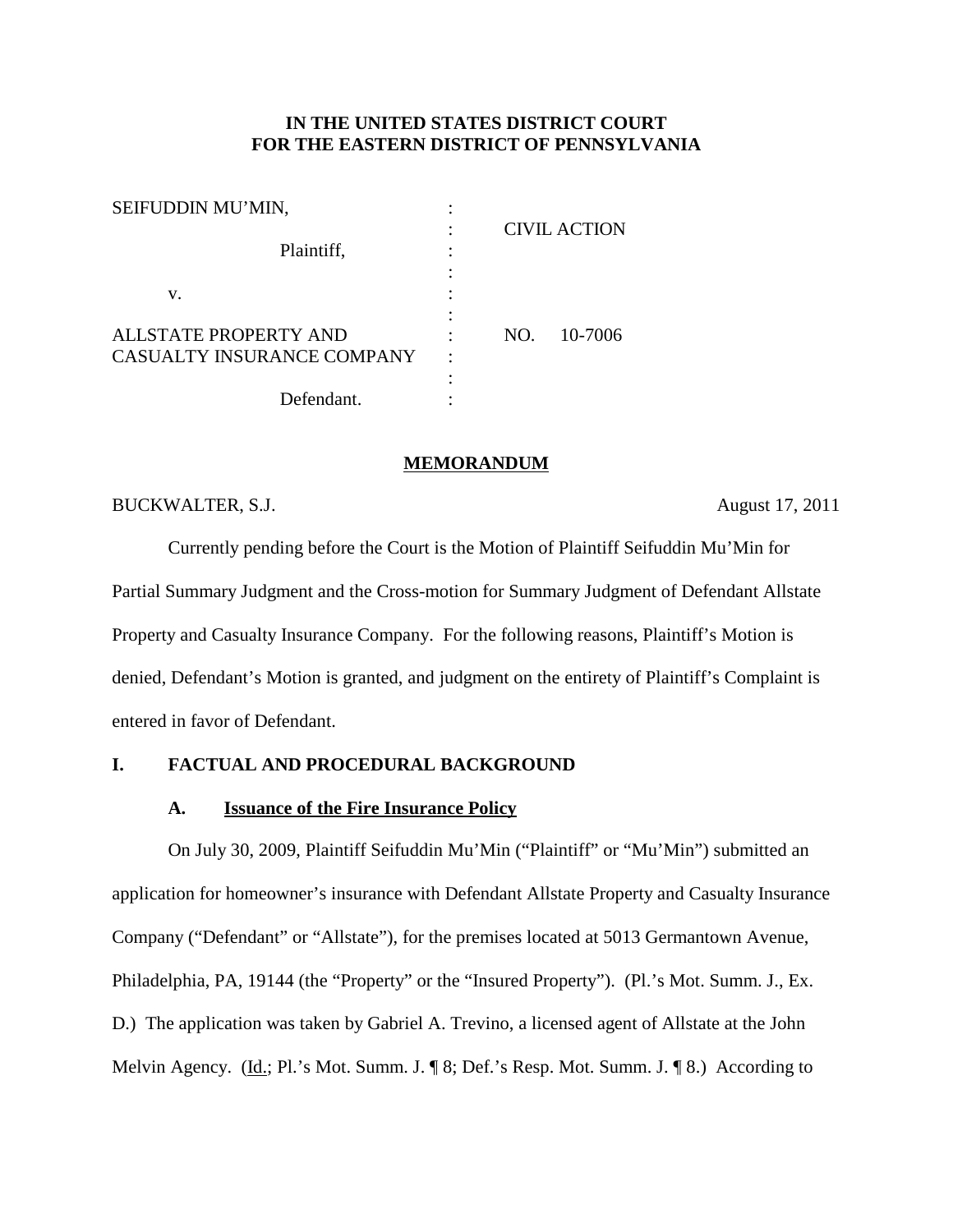Mr. Trevino, Plaintiff informed him that he had just purchased the Property, did not live at the Property at that time, but was doing a little bit of work to it and intended to move in within the next few weeks. (Pl.'s Mot. Summ. J., Ex. E, Dep. of Gabriel Trevino ("Trevino Dep."), 60:1-13, 95:19-96:1, June 8, 2011.) Plaintiff's application also indicated that this was his primary residence. (Pl.'s Mot. Summ. J., Ex. D.)

In consideration for a premium paid by Plaintiff to Defendant, Defendant issued to Plaintiff an insurance policy – Allstate Policy No. 928487347 07/31 (the "Policy") – which provided standard homeowners insurance coverage for the Property located at 5013 Germantown Avenue, Philadelphia, PA 19144-5963. (Def.'s Mot. Summ. J., Ex. E.) The Policy became effective as of July 31, 2009.  $(\underline{Id.})$ 

## **B. The Fires at the Insured Property**

Plaintiff subsequently reported two fires at the Insured Property. The first occurred on August 12, 2009, less than two weeks after the Policy effective date, and the second occurred on September 23, 2009. (Pl.'s Mot. Summ. J. ¶ 11; Def.'s Resp. Opp'n Mot. Summ. J. ¶ 11.) The fires caused significant damage to the Insured Property. (Pl.'s Mot. Summ. J. ¶ 12; Def.'s Resp. Opp'n Mot. Summ. J. ¶ 12.) An accounting received from Citizens Public Adjusters revealed a total of \$183,058.77 in damages. (Pl.'s Mot. Summ. J., Ex. G.) At the time the fire losses occurred, the Policy was in full force and effect. (Pl.'s Mot. Summ. J. ¶ 13 & Ex. F; Def.'s Resp. Opp'n Mot. Summ. J. ¶ 13.)

Upon submission of a claim for the first fire on August 12, 2009, Defendant assigned adjuster Larry Hufford to the matter and retained fire investigator John Frye of Patrick McGinley and Associates. (Def.'s Mot. Summ. J., Ex. L, ¶¶ 1, 5.) Defendant also retained Cloud, Feehery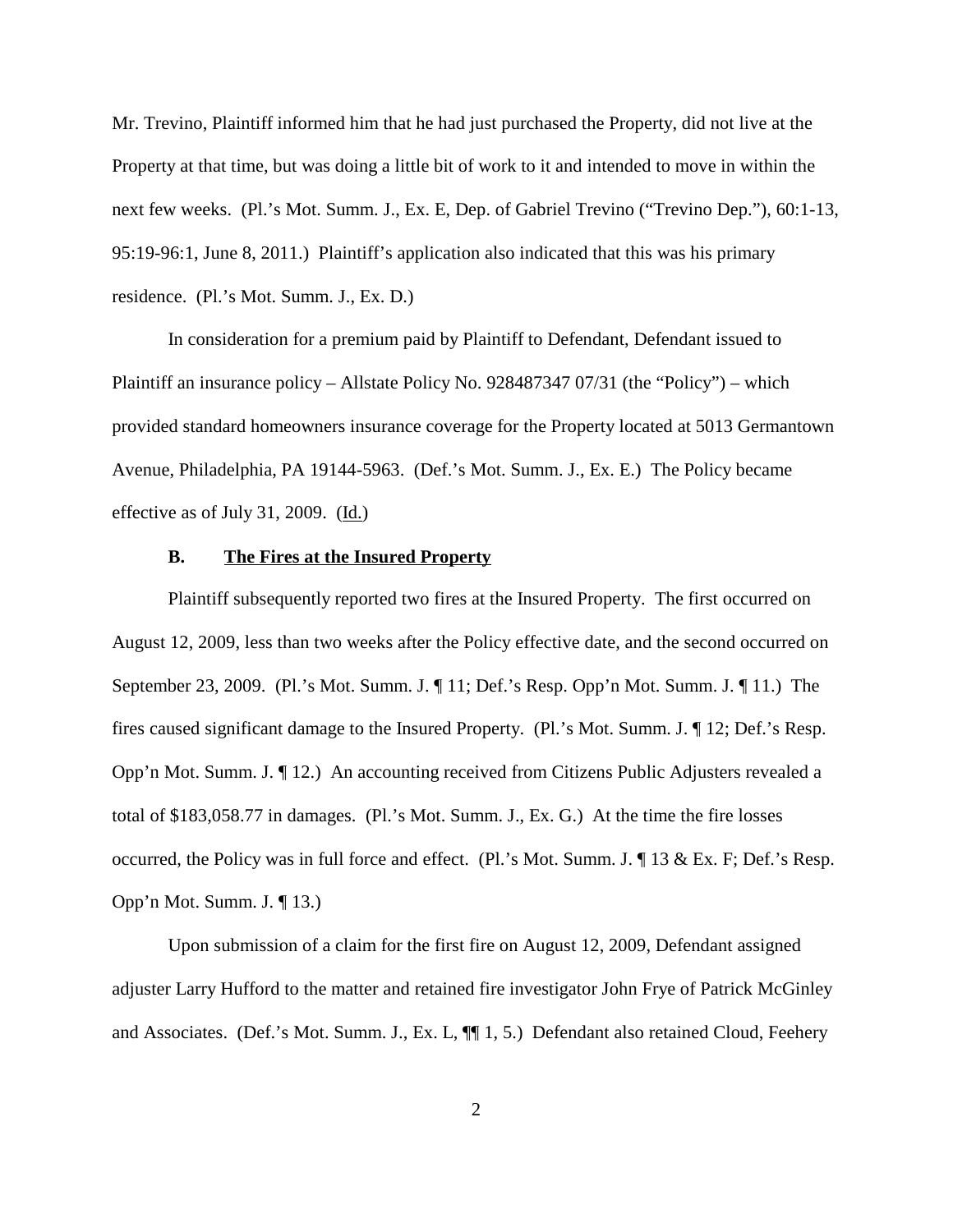& Richter, Inc. – represented by Joseph Nangle – to conduct an investigation of the claim. (Pl.'s Mot. Summ. J.  $\P$  14; Def.'s Mot. Summ. J.  $\P$  14.) The investigations by these various individuals later incorporated the second fire that occurred at the Insured Property on September 23, 2009. (Id.; Pl.'s Mot. Summ. J., Ex. I, Dep. of Joseph F. Nangle ("Nangle Dep."), 8:6-21, May 24, 2011; Def.'s Mot. Summ. J., Ex. L ¶ 1.)

On October 15, 2009, Mr. Nangle conducted a recorded interview of Plaintiff, who averred that he was staying at the Insured Property a couple of nights a week, but on all other nights, he lived at another property owned by him at 232 Lindley Avenue in Philadelphia. (Pl.'s Mot. Summ. J., Ex. H; Def.'s Mot. Summ. J., Ex. M-4.) Plaintiff further indicated that he purchased the Insured Property from one Sam Rosemond for \$27,000 cash, although the Quit-Claim deed supplied by the public adjuster showed that the transfer was between Tonya Rosemond (Sam Rosemond's wife) and Plaintiff, with consideration of one silver dollar. (Id.) Plaintiff remarked that he had had three prior fire insurance claims on two other of his properties. (Id.) With respect to the current Property, Plaintiff stated that others, including Sam Rosemond, were still living in the building rent free after he purchased the Property. (Id.)

The report from A. John Fry, dated November 13, 2009, discussed the suspected cause of the fire. (Def.'s Mot. Summ. J., Ex. N.) Burn pattern analysis disclosed that the September 23, 2009 fire originated in the second floor living room of the apartment. (Id.) More detailed examination revealed multiple points of origin, leaving Mr. Fry to opine that the fire was incendiary in nature and was caused by the intentional application of an open flame to the sofa in the second floor apartment.  $(\underline{Id.})$ 

On March 3, 2010, Allstate denied Plaintiff's claim for both fires. The denial letter

3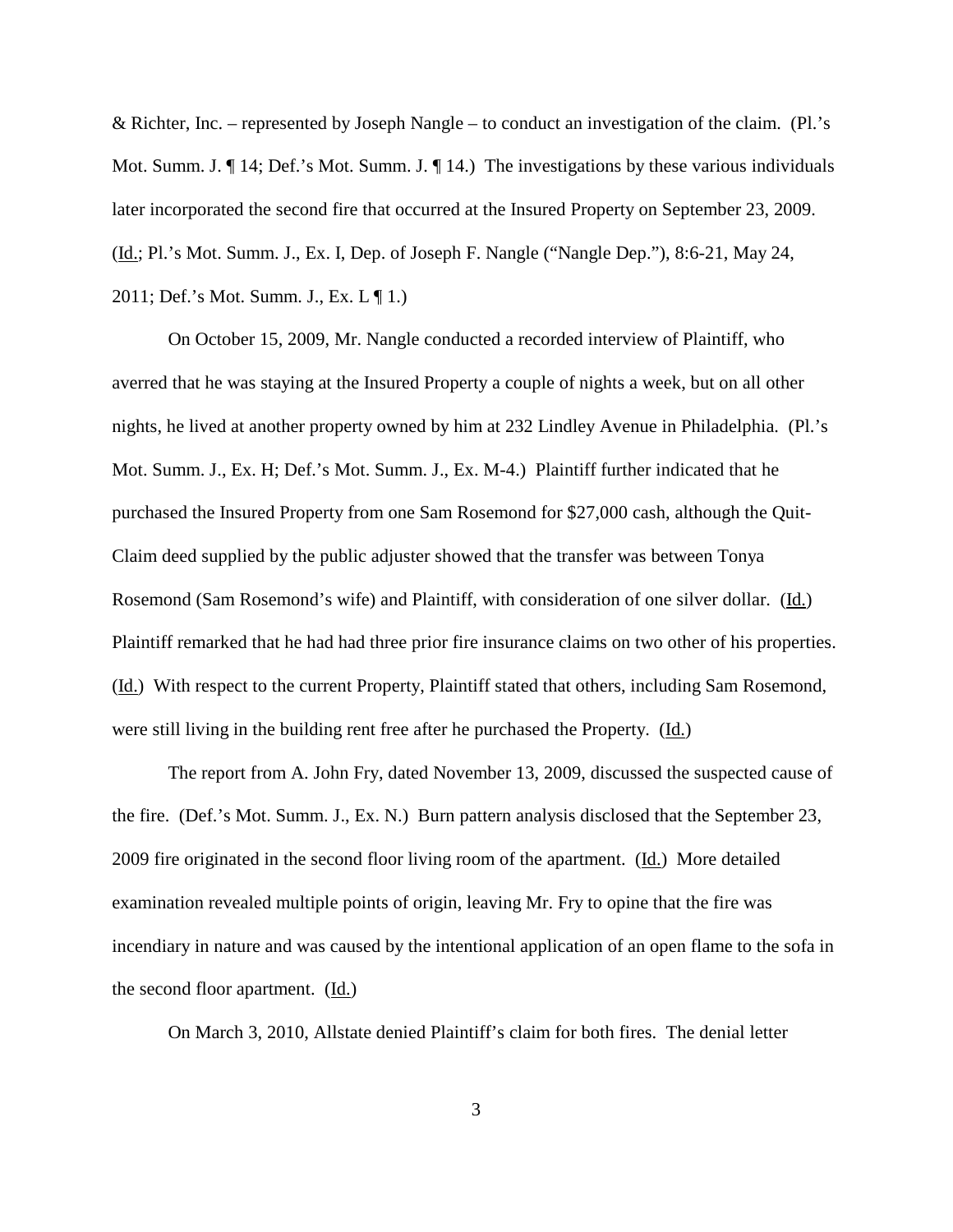stated, in pertinent part, as follows:

You are the named insured for policy 928487347, an Allstate Property and Casualty Insurance Company Homeowners Policy ("Policy"), which insures the Property. The investigation included many aspects, including but not limited to, inspection of the property by Allstate representatives, investigation of records, interviews related to the Property and residents at the Property, information that you provided to Allstate, including but not limited to a recorded statement taken October 15, 2009, your Examination Under Oath taken Friday, February 5, 2010. All of the information, along with the documentation supplied by yourself and/or your agents was reviewed to make a coverage determination.

Based on its investigation, Allstate denies coverage under the Policy for both losses. The investigation conducted by Allstate has determined that the fire damage, reported to have occurred August  $12<sup>th</sup>$  and September  $23<sup>rd</sup>$  of 2009 to the Property located at 5013 Germantown Avenue, Philadelphia, Pennsylvania 19085 is not covered under the terms, conditions and exclusions of the Policy. The investigation conducted by Allstate has determined that you did not reside at the property located at 5013 Germantown Avenue, Philadelphia, Pennsylvania 19085 and you and/or agents made misrepresentations of material facts relevant to the claims.

The denial of coverage is based on the following Policy language:

#### **Definitions Used In This Policy**

Throughout this policy, when the following words appear in bold type, they are defined as follows:

**7. "Residence Premises" – means the dwelling and other structures and land located at the address stated on the Policy Declarations.**

**. . .**

**12. "Dwelling" – means the single family building structure identified as the insured property on the Policy Declarations, where you reside and which is principally used as a private residence.**

**Policy, pg. 3.**

**Coverage A – Dwelling Protection**

**Property We Cover Under Coverage A**

**1. Your dwelling** including attached structures . . .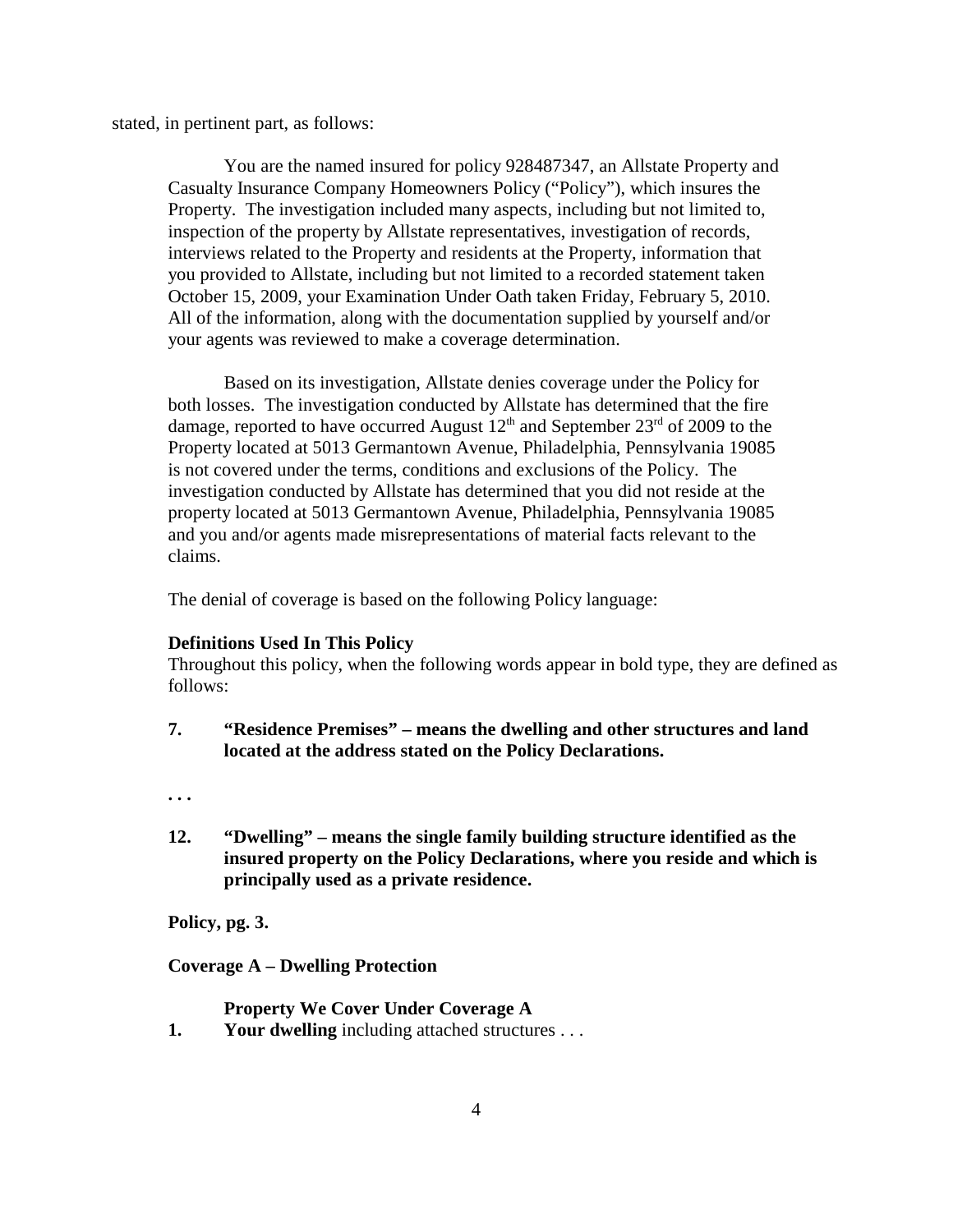Policy, page 6.

. . .

#### **Misrepresentation, Fraud or Concealment**

. . .

# **We do not cover any loss or occurrence in which any insured person has concealed or misrepresented any material fact or circumstance.**

### **Policy, page 5.**

(Pl.'s Mot. Summ. J., Ex. J (emphasis in original).) In short, Defendant maintained two bases for the denial of coverage: (1) the policy condition of residency; and (2) misrepresentations in the claim investigation through the statement and through Plaintiff's examination under oath. (Def.'s Resp. Opp'n Pl.'s Mot. Summ. J., Ex. G, Dep. of Brandan Barrett ("Barrett Dep.") 18, 20-21, May 24, 2011.)

## **C. Plaintiff's Bankruptcy Proceeding**

On February 1, 2010, Plaintiff filed for Chapter 7 Bankruptcy in the United States Bankruptcy Court for the Eastern District of Pennsylvania. (Def.'s Mot. Summ. J., Ex. P.) In connection with this Bankruptcy Petition, Plaintiff filed an "Application For Waiver Of The Chapter 7 Filing Fee For Individuals Who Cannot Pay The Filing Fee in Full Or In Installments" ("Application"). (Def.'s Mot. Summ. J., Ex. Q.) Plaintiff listed 232 Lindley Avenue, Philadelphia, PA as the only asset owned by him. (Id.) When asked about any "person, business, organization, or governmental unit" that owed him money, Plaintiff responded, "None." (Id.) On Schedule A to his Bankruptcy Petition, concerning real property, Plaintiff was asked to "list all real property in which the debtor has any legal, equitable, or future interest, including all property owned as a co-tenant, community property, or which the debtor has a life estate." (Def.'s Mot.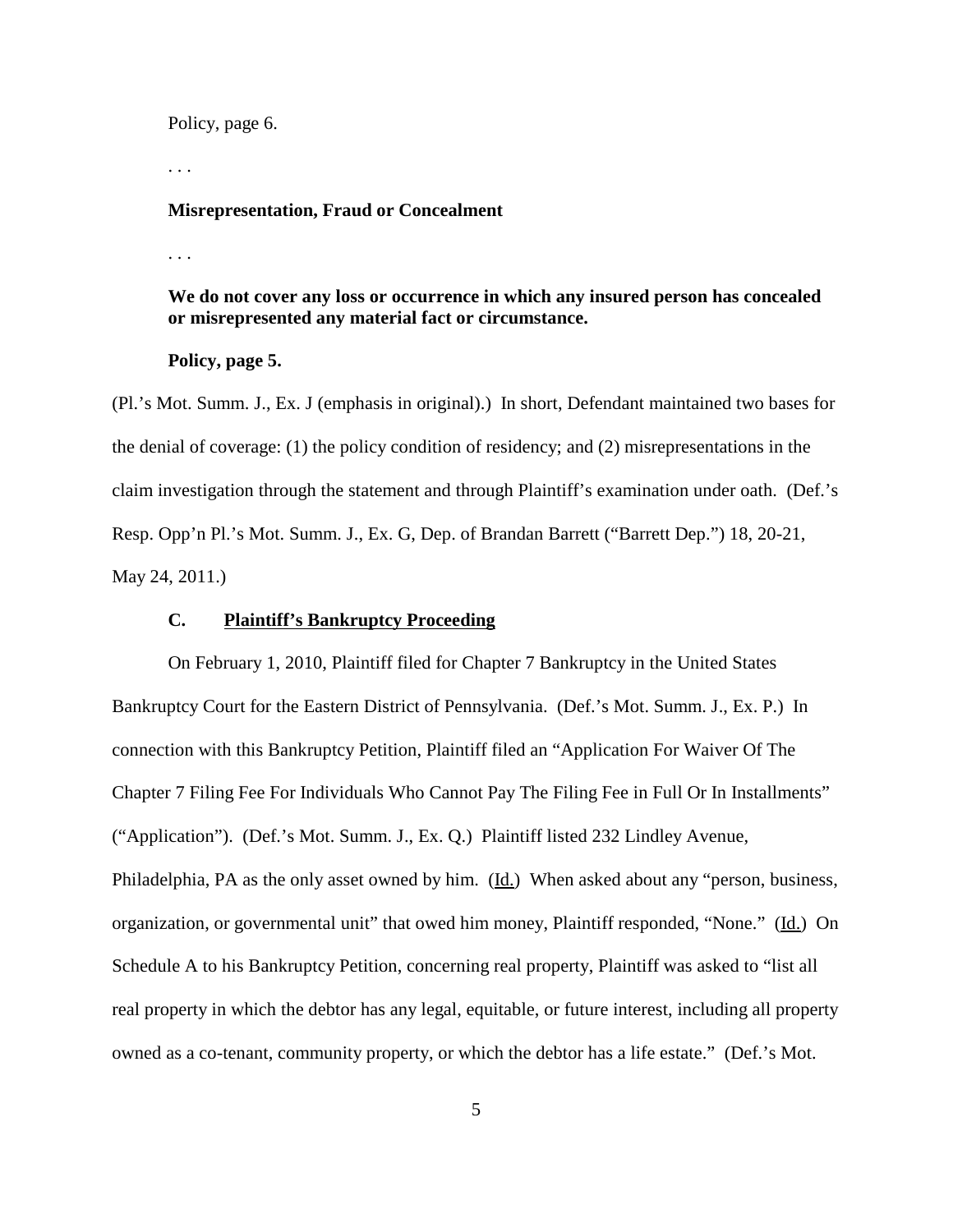Summ. J., Ex. R-1.) In response, Plaintiff identified only a "[t]hree bedroom House At 232 Lindley Avenue, Philadelphia, PA 19120." (Id.) With respect to Schedule B of his Bankruptcy Petition, Plaintiff was asked to identify "Interests in insurance polices," but listed "None." (Id. Ex. R-2.) As to the Statement of Financial Affairs attached to Plaintiff's Bankruptcy Petition, Plaintiff was asked to identify "all losses from fire, theft, other casualty or gambling within **one year** immediately preceding the commencement of this case **or since the commencement of this case**." (Id. Ex. R-3 (emphasis in original).) Again, Plaintiff checked off the box for "None." (Id.) That same document also sought all premises which he had occupied during the three years immediately preceding the commencement of the case if he had lived at an address other than the one listed on his Petition, but Plaintiff again identified "None." (Id. Ex. R-3.) Ultimately, on May 11, 2010, Plaintiff's Bankruptcy Petition was dismissed due to Plaintiff's "fail[ure] to attend the hearing mandated under 11 U.S.C. Sec.341 and [failure] to attend the hearing to explain [his] absence at the Sec. 341 hearing." (Id. Ex. R-4.)

#### **D. Procedural History**

On November 6, 2010, Plaintiff initiated the present action by filing a Complaint in the Philadelphia County Court of Common Pleas consisting of two counts: breach of contract (Count I) and bad faith (Count II). (Pl.'s Mot. Summ. J. ¶ 1 & Ex. A ("Compl.").) Specifically, Count I alleged that Defendant breached its policy of insurance by failing to pay proceeds due and owing to Plaintiff. (Compl. ¶¶ 13-18.) Count II asserted that Defendant wrongfully and in bad faith withheld payment under the Policy without a reasonable basis. ( $\underline{Id}$ .  $\P$ ] 19-24.) Defendant removed this matter to federal court, (Pl.'s Mot. Summ. J. ¶ 2; Def.'s Resp. Opp'n Mot. Summ. J. ¶ 2), and thereafter filed an Answer with Affirmative Defenses and Counterclaim. (Pl.'s Mot.

6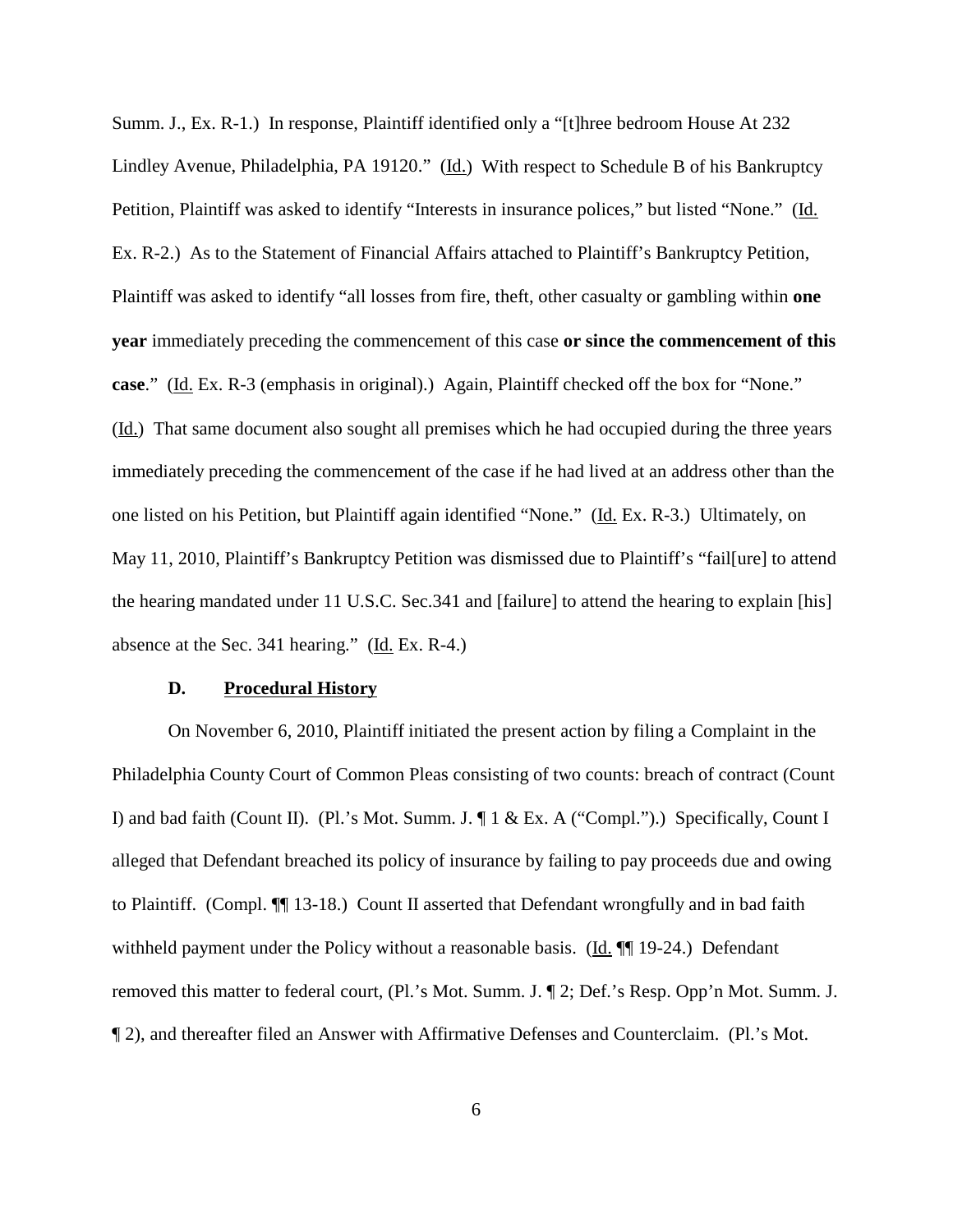Summ. J. ¶ 4 & Ex. B ("Ans. & Countercl.").) The Counterclaim contended that Plaintiff and/or his representatives knowingly, and with intent to commit insurance fraud and defraud Defendant Allstate, presented claims containing false, incomplete and/or misleading information concerning facts and things relevant to the claims. (Ans. & Countercl. ¶¶ 46-53.) Plaintiff subsequently replied to Defendant's Counterclaim on March 15, 2011.<sup>1</sup> (Pl.'s Mot. Summ. J. ¶ 6 & Ex. C.)

On June 29, 2011, Plaintiff filed the present Motion for Partial Summary Judgment as to Count I of the Complaint. Defendant responded on July 20, 2011. In addition, on July 1, 2011, Defendant filed its own Motion for Summary Judgment either in part or on the entirety of the Complaint, Plaintiff responded on July 22, 2011, and Defendant submitted a Reply Brief on July 27, 2011. Both Motions are now ripe for this Court's consideration.

## **II. STANDARD OF REVIEW**

Summary judgment is proper "if the pleadings, the discovery and disclosure materials on file, and any affidavits show that there is no genuine issue as to any material fact and that the movant is entitled to judgment as a matter of law." FED. R. CIV. P. 56(c)(2). A factual dispute is "material" only if it might affect the outcome of the case. Anderson v. Liberty Lobby, Inc., 477 U.S. 242, 248 (1986). For an issue to be "genuine," a reasonable fact-finder must be able to return a verdict in favor of the non-moving party. Id.

On summary judgment, the moving party has the initial burden of identifying evidence that it believes shows an absence of a genuine issue of material fact. Conoshenti v. Pub. Serv. Elec. & Gas Co., 364 F.3d 135, 145-46 (3d Cir. 2004). It is not the court's role to weigh the

<sup>&</sup>lt;sup>1</sup> In the interim, a default judgment was entered against Plaintiff and then reopened by this Court.  $(\underline{Id.})$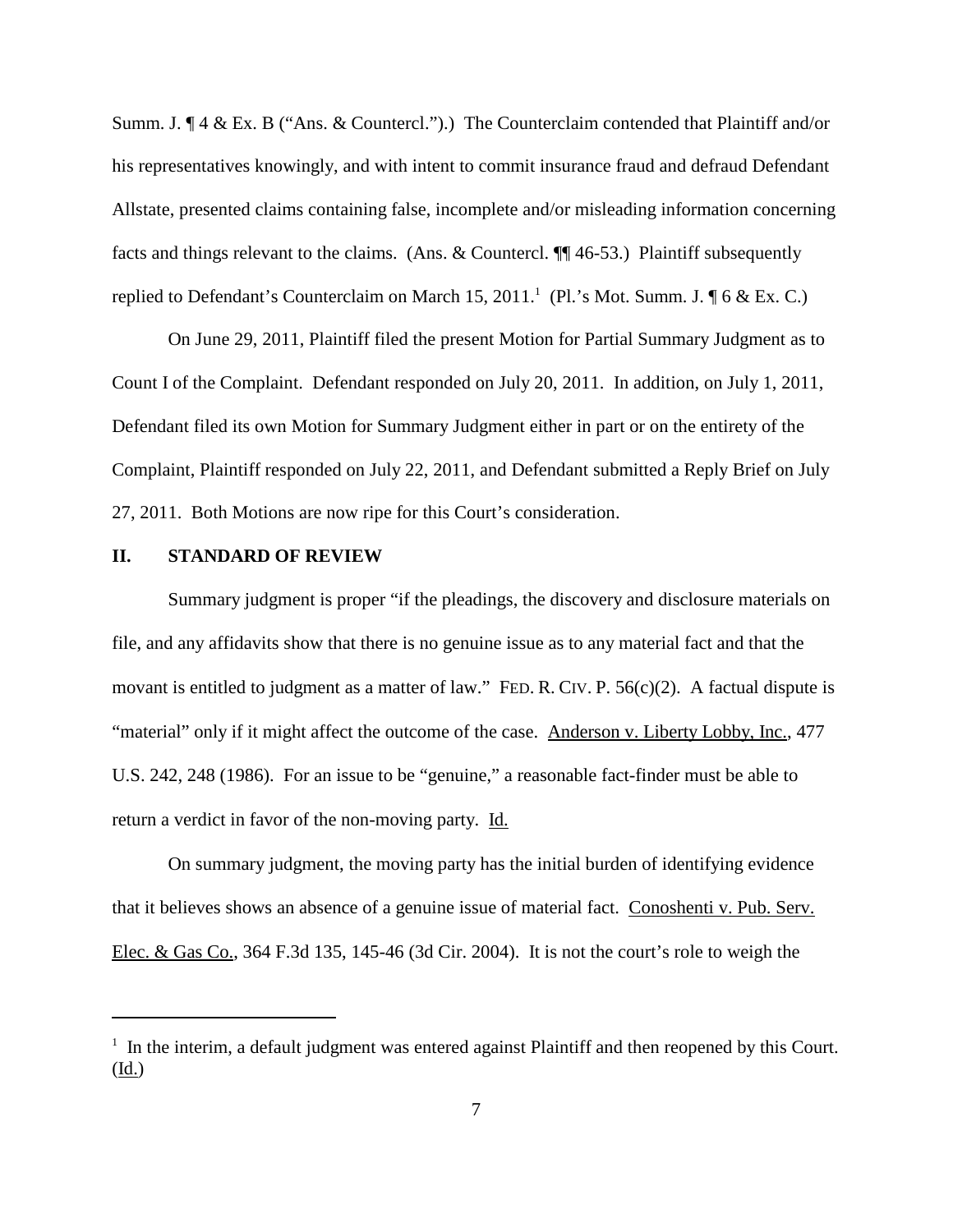disputed evidence and decide which is more probative, or to make credibility determinations. Boyle v. Cnty of Allegheny, 139 F.3d 386, 393 (3d Cir. 1998) (citing Petruzzi's IGA Supermkts., Inc. v. Darling-Del. Co. Inc., 998 F.2d 1224, 1230 (3d Cir. 1993)). Rather, the court must consider the evidence, and all reasonable inferences which may be drawn from it, in the light most favorable to the non-moving party. Matsushita Elec. Indus. Co. v. Zenith Radio Corp., 475 U.S. 574, 587 (1986) (citing United States v. Diebold, Inc., 369 U.S. 654, 655 (1962)); Tigg Corp. v. Dow Corning Corp., 822 F.2d 358, 361 (3d Cir. 1987). If a conflict arises between the evidence presented by both sides, the court must accept as true the allegations of the non-moving party, and "all justifiable inferences are to be drawn in his favor." Anderson, 477 U.S. at 255.

Although the moving party must establish an absence of a genuine issue of material fact, it need not "support its motion with affidavits or other similar materials negating the opponent's claim." Celotex Corp. v. Catrett, 477 U.S. 317, 323 (1986). It can meet its burden by "pointing out . . . that there is an absence of evidence to support the nonmoving party's claims." Id. at 325. Once the movant has carried its initial burden, the opposing party "must do more than simply show that there is some metaphysical doubt as to material facts." Matsushita Elec., 475 U.S. at 586. "[T]he non-moving party must rebut the motion with facts in the record and cannot rest solely on assertions made in the pleadings, legal memoranda, or oral argument." Berckeley Inv. Group. Ltd. v. Colkitt, 455 F.3d 195, 201 (3d Cir. 2006). If the nonmoving party "fails to make a showing sufficient to establish the existence of an element essential to that party's case, and on which that party will bear the burden at trial," summary judgment is appropriate. Celotex, 477 U.S. at 322. Moreover, the mere existence of some evidence in support of the nonmovant will not be adequate to support a denial of a motion for summary judgment; there must be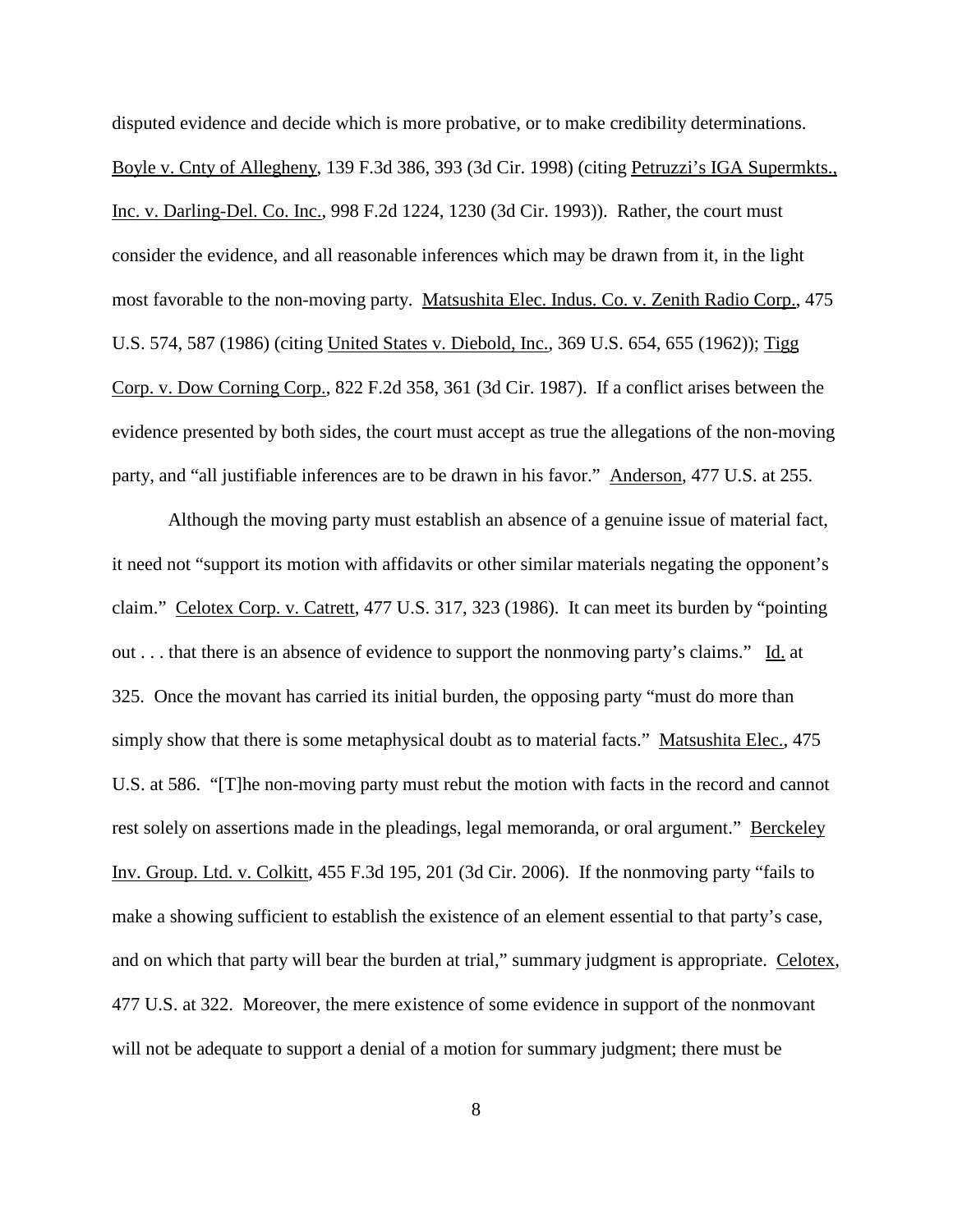enough evidence to enable a jury to reasonably find for the nonmovant on that issue. Anderson, 477 U.S. at 249-50.

Notably, "[t]he rule is no different where there are cross-motions for summary judgment." Lawrence v. City of Philadelphia, 527 F.3d 299, 310 (3d Cir. 2008). As stated by the Third Circuit, "[c]ross-motions are no more than a claim by each side that it alone is entitled to summary judgment, and the making of such inherently contradictory claims does not constitute an agreement that if one is rejected the other is necessarily justified or that the losing party waives judicial consideration and determination of whether genuine issues of material fact exist." Id. (quoting Rains v. Cascade Indus., Inc., 401 F.2d 241, 245 (3d Cir. 1968)).

## **III. DISCUSSION**

As noted above, both parties in the present action move for at least partial summary judgment on Plaintiff's Complaint. Because many of their arguments necessarily overlap, the Court discusses both Motions jointly.

#### **A. Judicial Estoppel**

Defendant first argues that the doctrine of judicial estoppel bars Plaintiff's claims in their entirety. Specifically, Defendant contends that Plaintiff asserted, in a prior bankruptcy proceeding, that: (1) he had no property interest in the Policy or its proceeds, and he only owned one property, which is not the Insured Property that is the subject of this lawsuit; (2) he did not suffer any losses within a year prior to his filing for Chapter 7 Bankruptcy; and (3) he did not have any contingent asset of a potential damage award from Defendant. In light of such prior representations, Defendant asserts that Plaintiff must be judicially estopped from profiting from any contrary representations made in this case.

9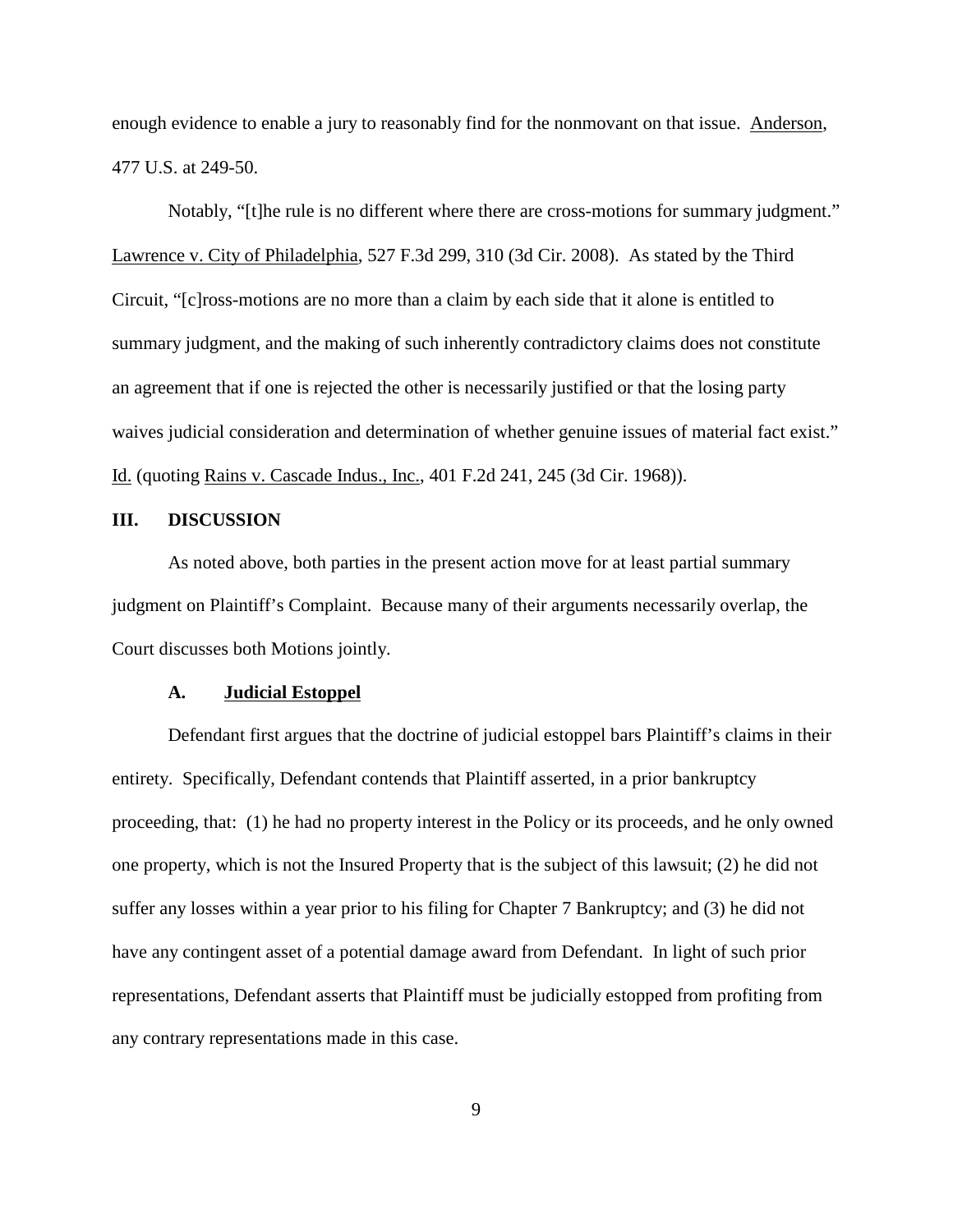Judicial estoppel is a judicially-created doctrine, which "polices a litigant's use of the judicial system insofar as 'a plaintiff who has obtained relief from an adversary by asserting and offering proof to support one position may not be heard later in the same court to contradict himself in an effort to establish against the same adversary a second claim inconsistent with his earlier contention." Ortlieb v. Hudson Bank, 312 F. Supp. 2d 705, 710 (E.D. Pa. 2004) (quoting Scarano v. Cent. R.R. Co. of N.J., 203 F.2d 510, 513 (3d Cir. 1953)), aff'd, 128 Fed. Appx. 214 (3d Cir. 2005). The basic principle underlying the doctrine is that "absent a sufficient explanation, a party should be prohibited from gaining an advantage by litigating on one theory and then subsequently seeking an additional advantage by pursuing an irreconcilably inconsistent theory." Id. (citing Ryan Operations G.P. v. Santiam-Midwest Lumber Co., 81 F.3d 355, 358 (3d Cir. 1996)). The doctrine is not intended for slight inconsistencies in a litigant's position; rather it is limited to the more serious cases in order to prevent a party from "playing fast and loose with the courts." Krystal Cadillac-Oldsmobile GMC Truck, Inc. v. Gen. Motors Corp., 337 F.3d 314, 319 (3d Cir. 2003) (quotation omitted). Notably, "courts in this Circuit have found it appropriate to apply the doctrine to bar claims brought by litigants who had previously acted in bad faith in concealing those claims during prior bankruptcy proceedings." Ortlieb, 312 F. Supp. 2d at 710 (citing Krystal, 337 F.3d at 319-25 (applying judicial estoppel to bar debtor plaintiff's claim against defendant creditor for violation of the automatic stay imposed by the Bankruptcy Code because plaintiff knew about the claim during the prior bankruptcy proceeding and had a motive to conceal it in the face of an affirmative duty to disclose); Oneida Motor Freight, Inc. v. United Jersey Bank, 848 F.2d 414, 419-20 (3d Cir. 1988) (invoking judicial estoppel against debtor plaintiff to bar claims for breach of contract, breach of the duty of good faith, and fraudulent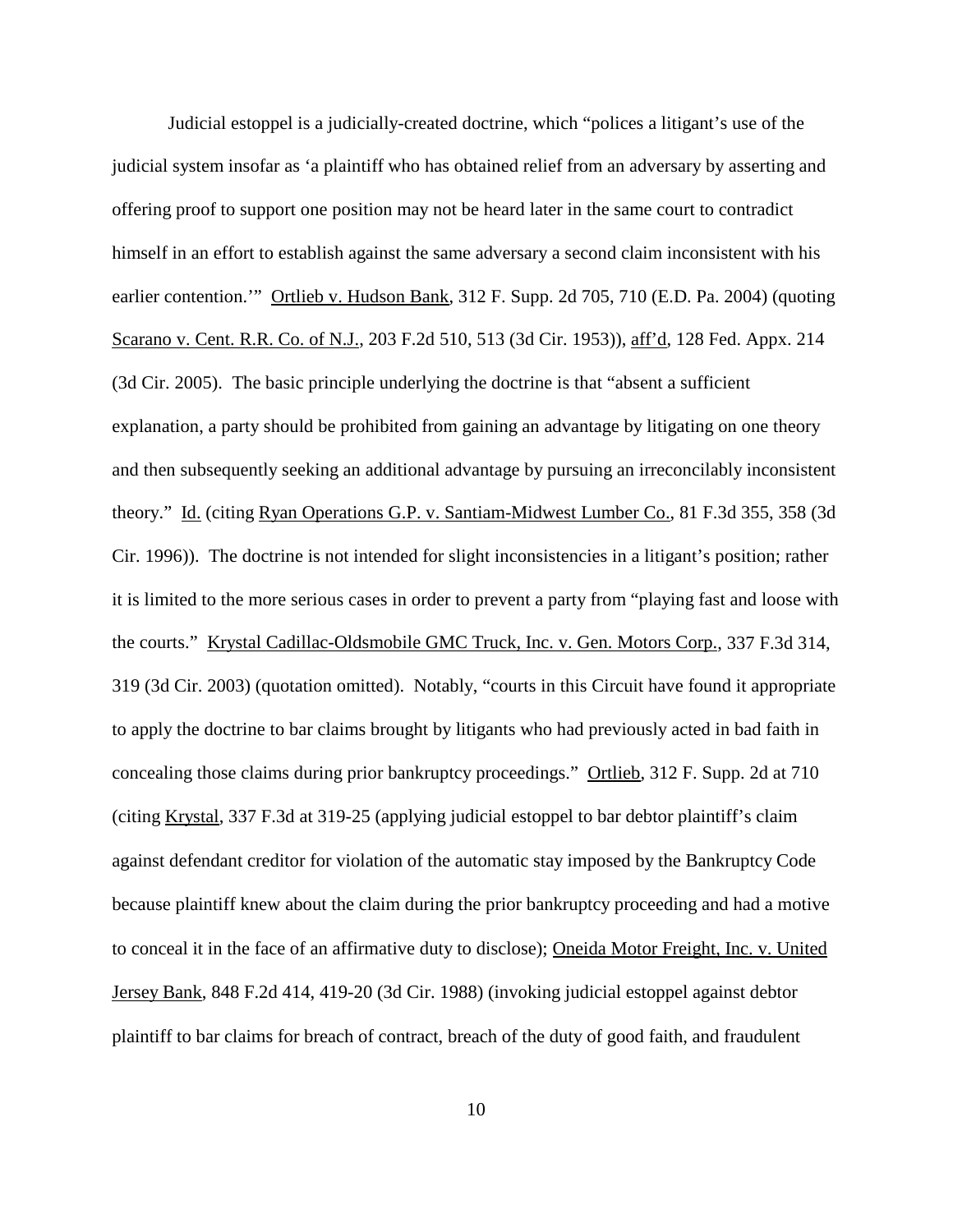misrepresentation against defendant creditor because plaintiff failed to disclose those claims in bankruptcy proceedings despite citing defendant's improper activities as the catalyst for its bankruptcy filing); In re Okan's Foods, Inc., 217 B.R. 739, 754-56 (Bankr. E.D. Pa. 1998) (barring plaintiff's civil rights claim against defendant because plaintiff represented the contingent claim to the bankruptcy court as having little value and later filed a claim for \$750,000, an amount that would have satisfied all of plaintiff's outstanding debts)).

The United States Supreme Court has enumerated a set of factors to consider when deciding whether to apply judicial estoppel to bar a party's litigation stance. New Hampshire v. Main, 532 U.S. 742, 750-51 (2001). "First, a party's later position must be 'clearly inconsistent' with its earlier position." Id. at 750 (quotations omitted). Second, the reviewing court must consider whether the party "has succeeded in persuading a court to accept that party's earlier position, so that judicial acceptance of an inconsistent position in a later proceeding would create 'the perception that either the first or the second court was misled.'" Id. (quotations omitted). The Supreme Court has made clear that, "[a]bsent success in a prior proceeding, a party's later inconsistent position introduces no 'risk of inconsistent court determinations' . . . and thus poses little threat to judicial integrity." Id. at 750-51 (internal quotations and citations omitted). Third, and finally, the court must inquire "whether the party seeking to assert an inconsistent position would derive an unfair advantage or impose an unfair detriment on the opposing party if not estopped." Id.

Defendant Allstate's judicial estoppel argument fails at the second element. As noted above, the Third Circuit has held that judicial estoppel is "an extreme remedy, to be used only when the inconsistent positions are tantamount to a knowing misrepresentation to or even fraud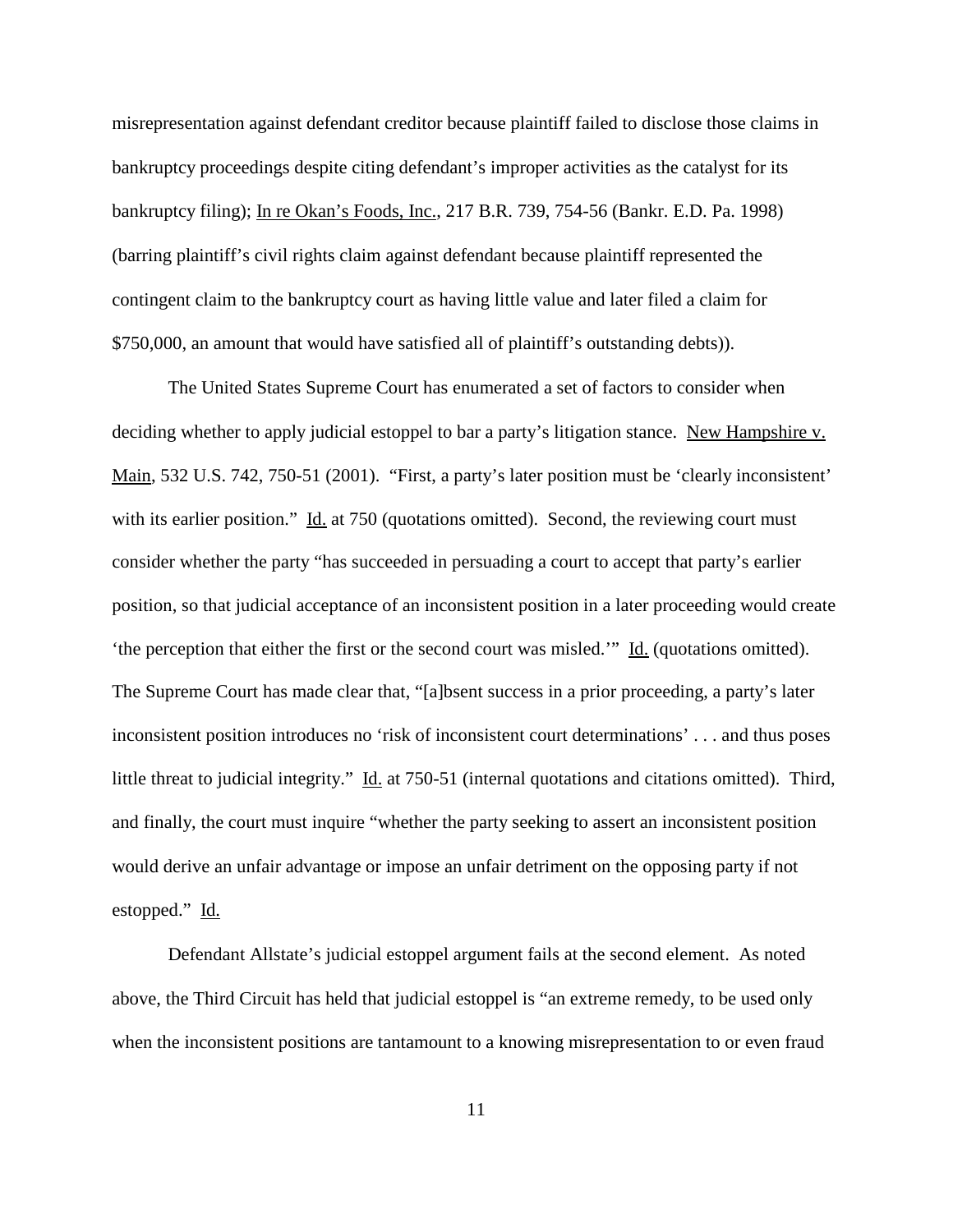on the court." Chao v. Roy's Constr., Inc., 517 F.3d 180, 186 n.5 (3d Cir. 2008) (internal quotation marks and quotations omitted). Thus, judicial estoppel should only be utilized "'when a party's inconsistent behavior would otherwise result in a miscarriage of justice.'" Schlegel v. Berks Area Reading Transp. Auth., No. CIV.A.01-6055, 2003 WL 21652173, at \*2 (E.D. Pa. Jan. 9, 2003) (quoting Montrose Med. Grp. Participating Sav. Plan v. Bulger, 243 F.3d 779, 784 (3d Cir. 2001)). To that end, in the Third Circuit, "'judicial estoppel is generally not appropriate where the defending party did not convince the District Court to accept its earlier position." Otos Tech. Co., Ltd. v. OGK Am., Inc., 393 Fed. Appx. 5, 8-9 (3d Cir. 2010) (quoting G-I Holdings, Inc. v. Reliance Ins. Co., 586 F.3d 247, 262 (3d Cir. 2009)); see also Woods v. Borough of Lawnside, No. CIV.A.08-2914, 2009 WL 3152114, at \*5 (D.N.J. Sept. 28, 2009) (holding that plaintiff's judicial estoppel argument failed because the defendant did not succeed in its prior suit in arguing that CFBL citizen group lacked standing to pursue plaintiff's claim). In so ruling, the Third Circuit has echoed the principle that because there is no risk of inconsistent court determinations in the absence of success, the notion of "success in a prior proceeding" is an "integral factor" for the application of judicial estoppel. United States v. Pelullo, 399 F.3d 197, 223 (3d Cir. 2005).

In the present case, Defendant contends that the Bankruptcy Court "accepted Mumin's filings and statements regarding his property interests and the only reason Mumin's Chapter 7 Bankruptcy was dismissed was due to Mumin's 'failure to attend the hearing mandated under 11 U.S.C. § 341 . . .'" (Def.'s Mem. Supp. Mot. Summ. J. 6.) The mere acceptance of Plaintiff's bankruptcy *filing*, however, does not translate into the court's acceptance of the legal and factual *positions* taken in conjunction with that filing. Rather, Defendant bears the burden of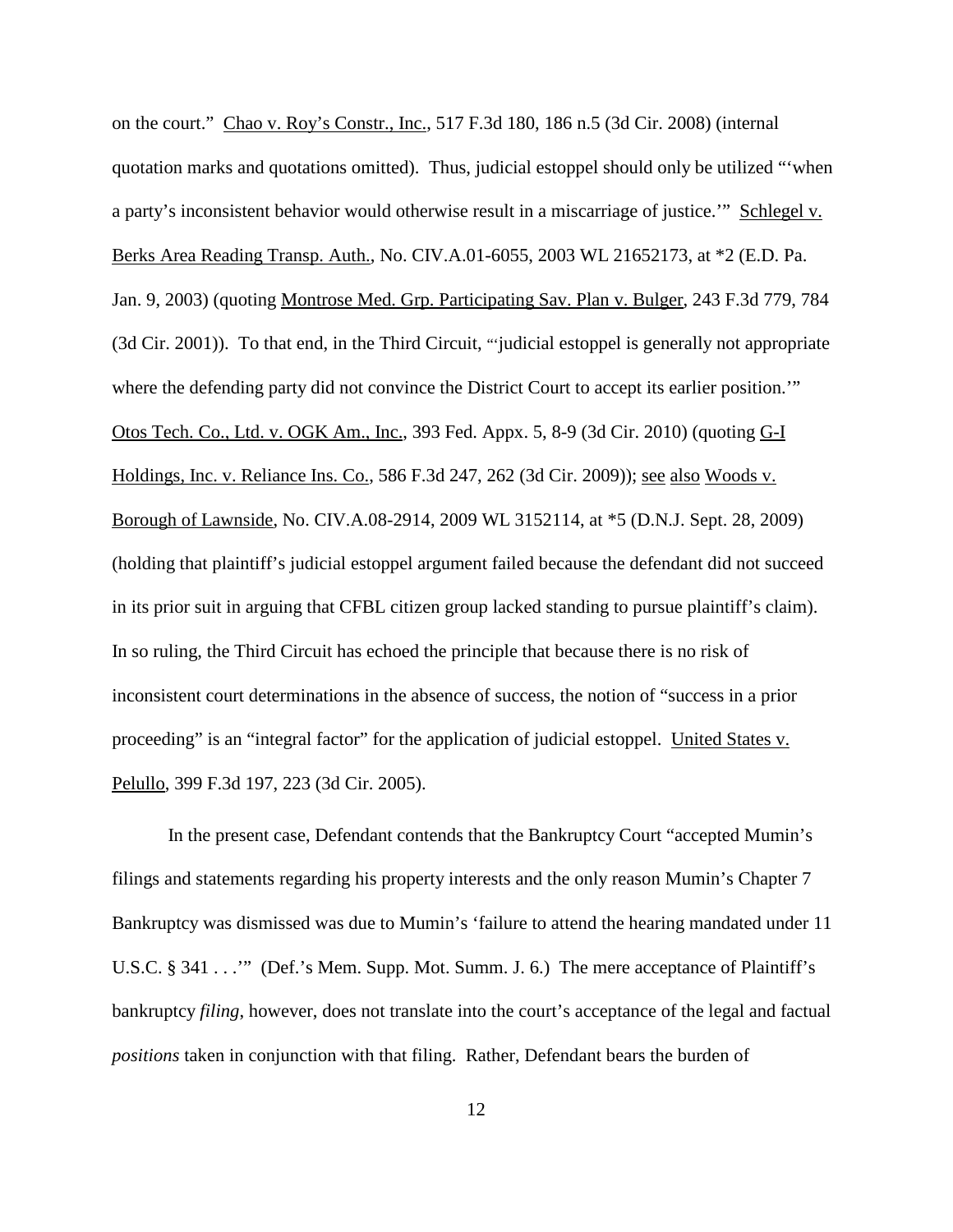establishing that Plaintiff "has succeeded in persuading a court to accept that party's earlier position, so that judicial acceptance of an inconsistent position in a later proceeding would create 'the perception that either the first or the second court was misled.'" New Hampshire, 532 U.S. at 750. The Bankruptcy Court had no opportunity to either accept or reject Plaintiff's statements or to rely on them in issuing a ruling, as the entire matter was dismissed three months after its filing due to Plaintiff's failure to attend the mandated hearing. Given these circumstances, this Court cannot find that the "integral factor" of "success in a prior proceeding has been met." In turn, under explicit Third Circuit precedent, judicial estoppel is inappropriate.

## **B. Breach of Contract (Count I)**

The next issue – one on which both parties seek summary judgment – is Plaintiff's breach of contract claim. Specifically, Plaintiff asserts that Defendant breached the Insurance Policy by denying coverage on an unreasonably narrow interpretation of the term "reside" and an improper finding that Plaintiff engaged in misrepresentation or fraud. Defendant, on the other hand, argues that Plaintiff has failed to produce any evidence of a breach of contract.

Under Pennsylvania law, which governs interpretation of the present Insurance Policy,<sup>2</sup> several well-established principles control. J.C. Penney Life Ins. Co. v. Pilosi, 393 F.3d 356, 363 (3d Cir. 2004). "As a threshold matter, '[t]he task of interpreting a contract is generally performed by a court, rather than by a jury. The goal of that task is, of course, to ascertain the intent of the parties as manifested by the language of the written instrument.'" Id. (quoting Standard Venetian Blind Co. v. Am. Empire Ins. Co., 469 A.2d 563, 566 (Pa. 1983) (citations

<sup>&</sup>lt;sup>2</sup> (See Def.'s Mot. Summ. J., Ex. E at 5) (indicating that Pennsylvania law applies to the Policy).)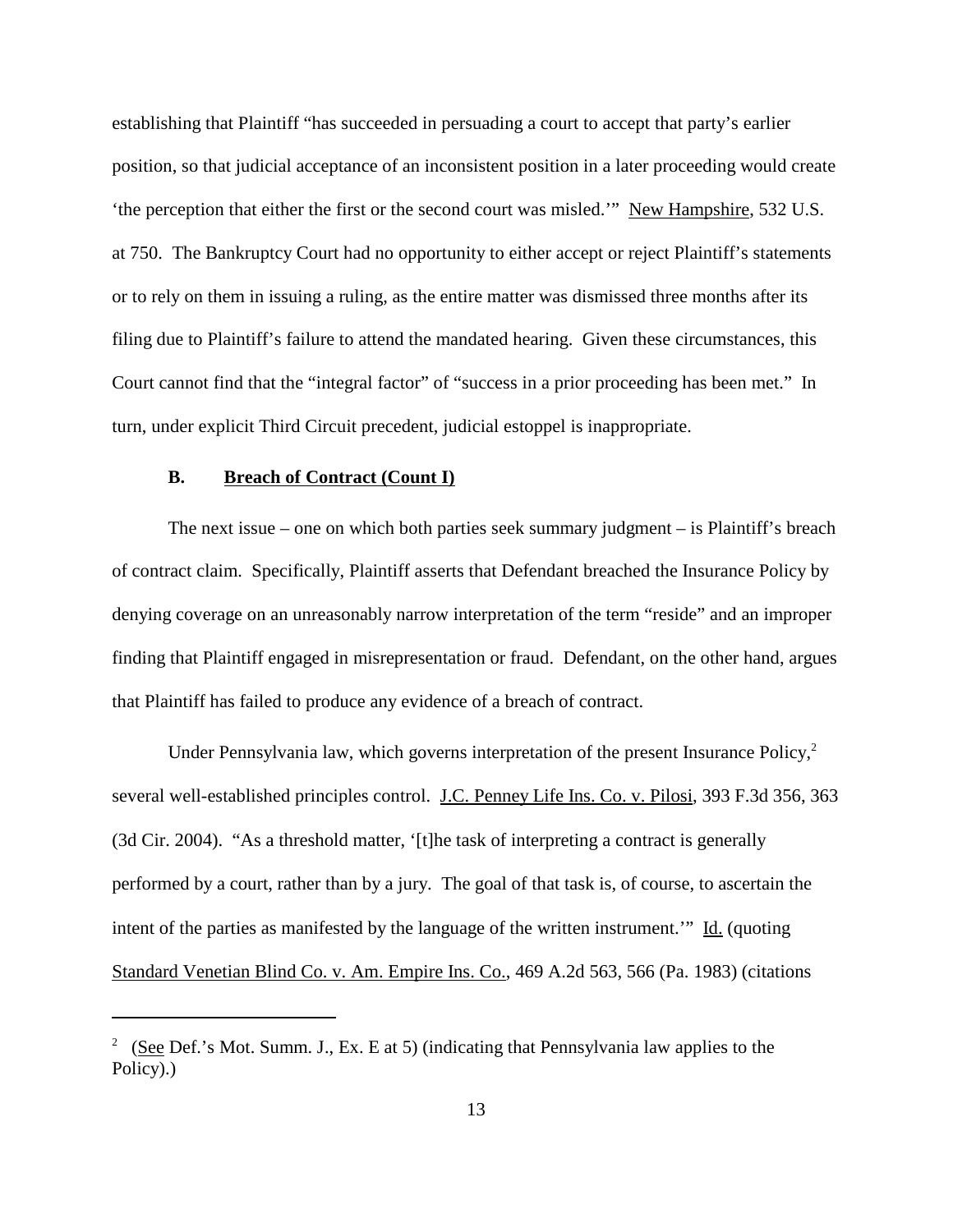omitted)). Where an insurance policy provision is ambiguous – such as where the questionable language is "reasonably susceptible of different constructions and capable of being understood in more than one sense" – it is to "be construed against the insurer and in favor of the insured...." Id. (internal quotations omitted). Where the insurance policy language is clear and unambiguous, however, the court must enforce that language. Id. (citing Med. Protective Co. v. Watkins, 198 F.3d 100, 103 (3d Cir. 1999) (further citations omitted). Stated differently, "a court must refrain from torturing the language of a policy to create ambiguities where none exist," McMillan v. State Mut. Life Assur. Co. of Am., 922 F.2d 1073, 1075 (3d Cir. 1990), and should, wherever possible, "interpret the policy so as to avoid ambiguities and give effect to all of its provisions." Little v. MGIC Indem. Corp., 836 F.2d 789, 793 (3d Cir. 1987). "'Where the policy contains definitions for the words contained therein, the court will apply those definitions in interpreting the policy.'" J.C. Penney, 393 F.3d at 363 (quoting Monti v. Rockwood Ins. Co.*,* 450 A.2d 24, 25 (Pa. 1982) (further citations omitted)). Ultimately, the court may not "rewrite the insurance contract, under the guise of judicial interpretation, to expand the coverage beyond that as provided in the policy." Occidental Fire & Cas. Co. of N. Carolina v. Reber Corp., No. CIV.A.04-876, 2004 WL 1529176, at \*3 (E.D. Pa. June 28, 2004) (citing Guardian Life Ins. Co. v. Zerance, 479 A.2d 949, 953 (Pa. 1984)).

In the present case, Defendant denied insurance coverage under two provisions of the Policy. First, it asserted that Plaintiff failed to prove that the Property at issue was his "dwelling" and thus covered by the terms of the Policy. Second, it argued that Plaintiff made multiple misrepresentations of material fact, thereby foreclosing his entitlement to coverage under the Policy. As the Court finds that summary judgment is warranted on the first basis of denial, this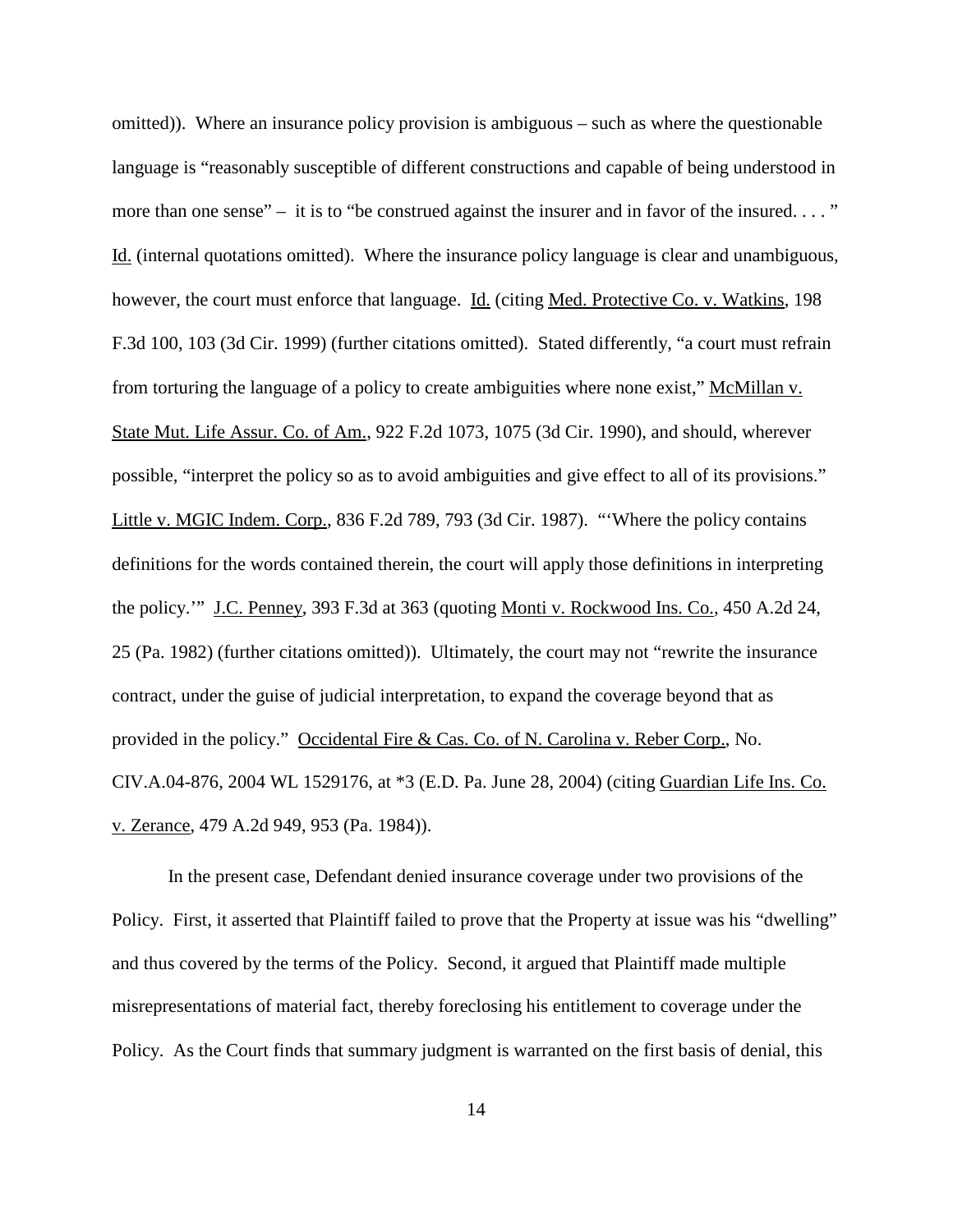decision focuses solely on that portion of the parties' arguments.

The relevant provisions of the Policy dealing with the "dwelling" state:

## *Definitions Used In This Policy*

- . . .
- 7. **"Residence Premises"** means the **dwelling,** other structures and land located at the address stated on the Policy Declarations.
- . . .
- 12. **"Dwelling"** means the single family **building structur**e identified as the insured property on the Policy Declarations, where **you reside** and which is principally used as a private residence.

(Def.'s Mot. Summ. J., Ex. E at 3 (emphasis in original).)

# *Coverage A – Dwelling Protection*

## *Property We Cover Under Coverage A*

1. **Your dwelling** including attached structures . . .

(Id. at 6 (emphasis in original).)

Given the foregoing language, neither party disputes that Plaintiff's residency at the

insured premises was a condition precedent to Plaintiff's entitlement to coverage under the

Policy.<sup>3</sup> Pursuant to Pennsylvania law, construction of the term "resident" in an insurance policy

<sup>&</sup>lt;sup>3</sup> Indeed, Plaintiff expressly notes, in his Memorandum in support of his Motion for Summary Judgment, that "[t]he policy provides that Plaintiff was required to 'reside' at the premises." (Pl.'s Mem. Supp. Mot. Summ. J. 6.) Moreover, Pennsylvania law expressly recognizes that a provision requiring that an insured property be a "residence" constitutes a condition precedent to coverage. See Certain Underwriters at Lloyd's London, England v. Clark, No. CIV.A.97-6674, 1998 WL 404807, at \*5-6 (E.D. Pa. July 16, 1998) (holding that where every clause in the contract relating to insured areas referred to the "residence premises" and the policy covered only the "residence premises," coverage was expressly conditioned on insureds residing at residence premises).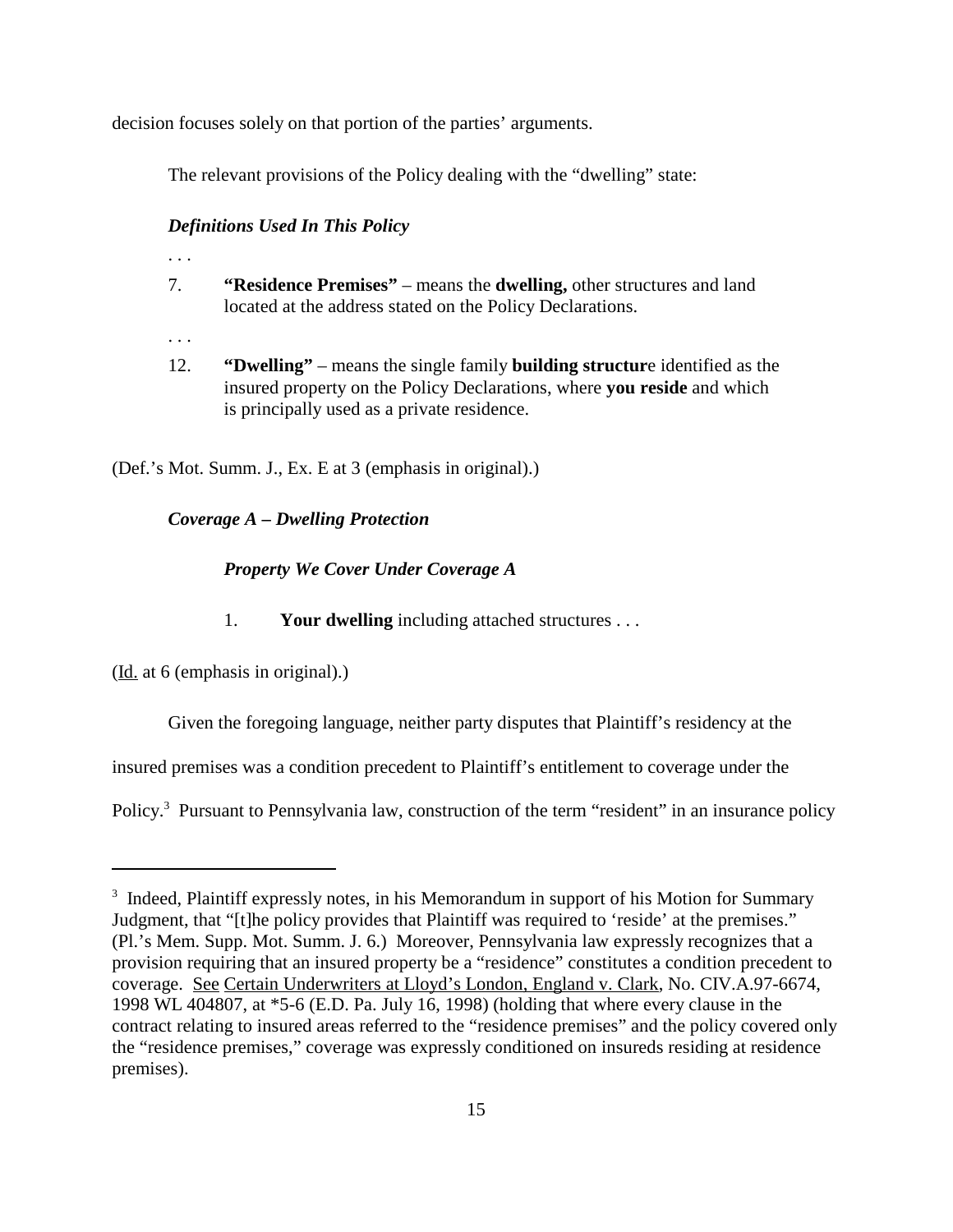is a matter of law.<sup>4</sup> Nationwide Mut. Ins. Co, v. Budd-Baldwin, 947 F.2d 1098, 1100 (3d Cir. 1991); Schultz v. Encompass Ins., No. CIV.A.03-3936, 2004 WL 2075114 at \*3 (E.D. Pa. Sept. 16, 2004), aff'd, 145 Fed. Appx. 397 (3d Cir. 2005). Although Pennsylvania law allows a person to have more than one residence, St. Paul Fire & Marine Ins. Co. v. Lewis, 935 F.2d 1428, 1439 (3d Cir. 1991), Pennsylvania courts generally concur that the "classical" definition of residence requires "[l]iving in a particular place, requiring only physical presence." Krager v. Foremost Ins. Co., 450 A.2d 736, 738 (Pa. Super. Ct. 1982). "A persons' intentions, whether intent to remain in a location or intent to move on elsewhere, are irrelevant in the residency analysis." Allstate Ins. Co. v. Naskidashvili, No. CIV.A.07-4284, 2009 WL 399793, at \*3 (E.D. Pa. Feb. 16, 2009). Further, a person's own identification of the place he or she resides or calls home is not determinative. Id. Rather, the term "resident" or "residency" requires, "'at the minimum, some measure of permanency or habitual repetition." Id. (quoting Wall Rose Mut. Ins. Co. v. Manross, 939 A.2d 958, 968 (Pa. Super. Ct. 2007)). As such, courts look at factors such as where a person sleeps, takes meals, receives mail, and stores personal possessions. Id. In turn, "when a person actually lives in one location, and sporadically visits, or keeps certain personal items at, another location, it is the location where he lives that is his residence." Gardner v. State Farm Fire & Cas. Co., 544 F.3d 553, 560 (3d Cir. 2008); see also Amica Mut. Ins. Co. v.

<sup>&</sup>lt;sup>4</sup> Plaintiff's Motion for Summary Judgment suggests, albeit unclearly, that the term "reside" is ambiguous. It is well-established, however, that a definition of "dwelling" that requires that an insured reside at that property when any loss occurs is not ambiguous. See Bell v. Allstate Ins. Co., No. CIV.A.03-4482, 2005 WL 1353527, at \*4 (E.D. Pa. May 31, 2005) ("The definition of dwelling clearly and unambiguously requires that the property to be insured be owner occupied at the time of any loss. Thus, as a prerequisite for coverage under this policy, an insured must reside at that property when any loss occurs."). As such, the only inquiry is a factual one – whether or not Plaintiff actually did reside at the insured premises.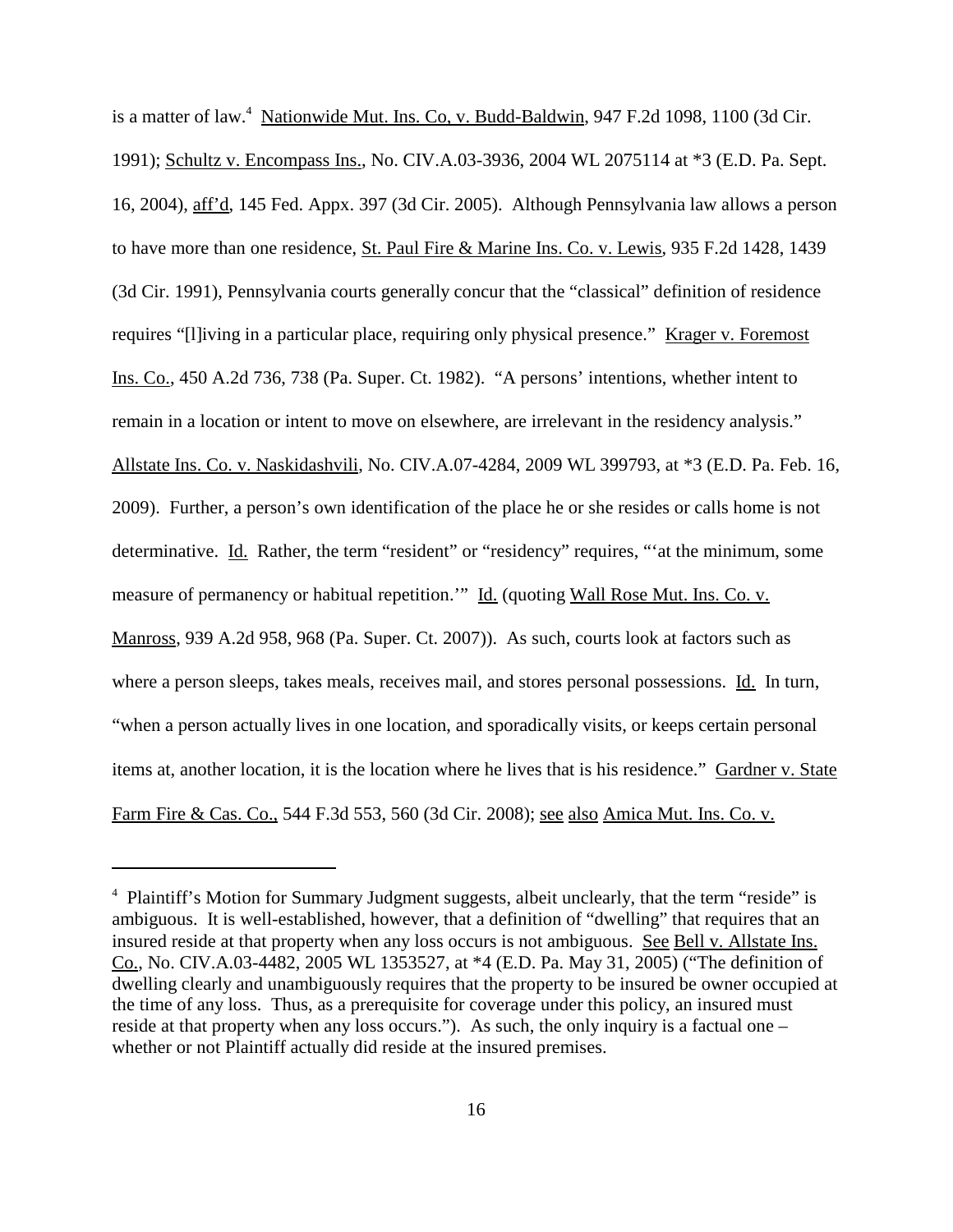Donegal Mut. Ins. Co., 545 A.2d 343, 347-48 (Pa. Super. Ct. 1988).

For example, in Gardner v. State Farm Fire & Cas. Co., 544 F.3d 553 (3d Cir. 2008), the Third Circuit addressed what type of factual record constitutes residency. A man named Kevin Harper purchased the insured property and lived there for approximately twenty years before moving in with his girlfriend in a place around the corner. Id. at 556. To maintain the mortgage on the insured property, he rented it to the plaintiff, who remained until her eviction on February 1, 2003. Id. Meanwhile, on August 29, 2002, the plaintiff's mother slipped and fell on the sidewalk outside the property and was injured. Id. Harper had a homeowner's policy with the defendant insurer and contacted it regarding the accident. Id. Defendant denied coverage, indicating that the policy did not "offer coverage for bodily injury when the property is held for rental and is no longer occupied by the insured." Id. at 556-57. The plaintiff filed a negligence action against Harper and the defendant declined to defend. Id. After the plaintiff obtained an entry of default, Harper assigned his rights against the defendant insurance company to the plaintiff, following which plaintiff brought suit directly against the insurance company to collect on the judgment. Id. The district court granted summary judgment in favor of the defendant and the plaintiff appealed. The plaintiff argued that the insured property remained at least one of Harper's "residences" for purposes of the Policy because he "maintained a close connection with [the Property] by keeping clothing, furniture, a safe and other personal items there, keeping a key and using it to enter the [Property] frequently and without consent, receiving mail there, keeping the utility bills in his name and having the intent to return to [the Property], and actually returning there to live after [the plaintiff] left." Id. at 560. The Third Circuit found, however, that these facts were irrelevant to a determination of Harper's residence since, as "a matter of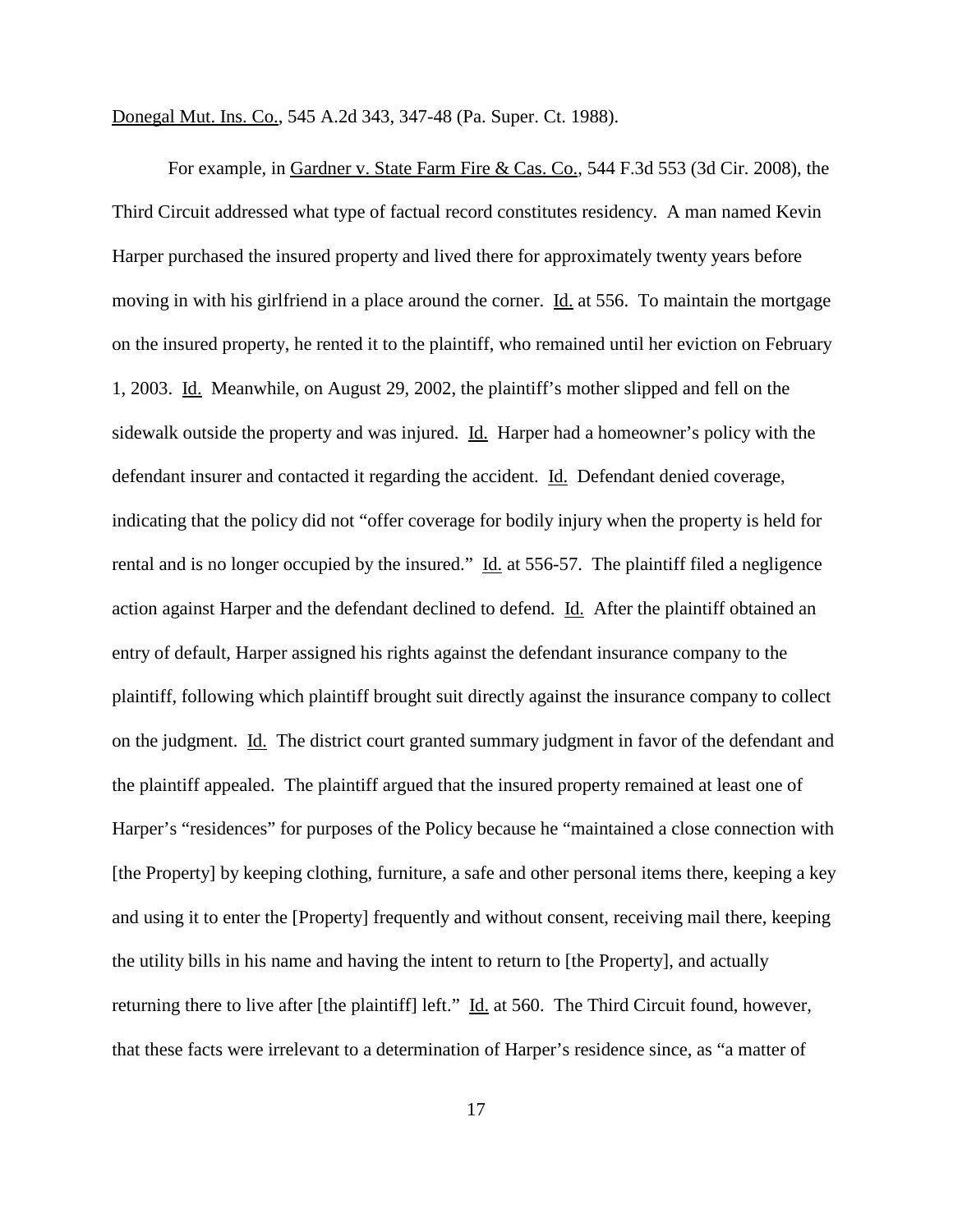physical fact," he was not living in the insured property, but rather at his girlfriend's apartment. Id. "Thus, the Property no longer qualified as an 'Insured Location' under the definition of that term in the Policy, and there was no coverage under the Policy for any bodily injury that occurred there."  $\underline{Id}$  at 560.

In the present case, there is no genuine issue of material fact as to whether Plaintiff was a "resident" of the Insured Property at 5013 Germantown Avenue. To the contrary, Plaintiff's numerous statements of record reveal that this Property was not his "residence" – as defined by Pennsylvania law. In a recorded statement given to investigator Joseph Nangle, Plaintiff remarked as follows:

- Q. Did you ever live at that property at 5013 Germantown Avenue?
- A. I stayed there a couple nights a week.
- Q. And what time frame was that over?
- A. Since I owned it.
- Q. Since April [2009]?
- A. Yes.
- Q. And on the other nights, where would you stay?
- A. Lindley Avenue.

(Def.'s Mot Summ. J., Ex. F.) Plaintiff further told the investigator that he "lived" at Lindley Avenue with his wife and two of his children, and had gone back and forth between the Lindley Avenue address and a Cherry Street, Camden, New Jersey address since 2006 – with no mention of the Insured Property as one of his residences. (Def.'s Mot. Summ. J., Ex. M-5.) In addition, in his deposition, Plaintiff testified, as follows:

- Q. [The application] says you moved into the residence in July of 2009; is that correct?
- A. Yes, ma'am.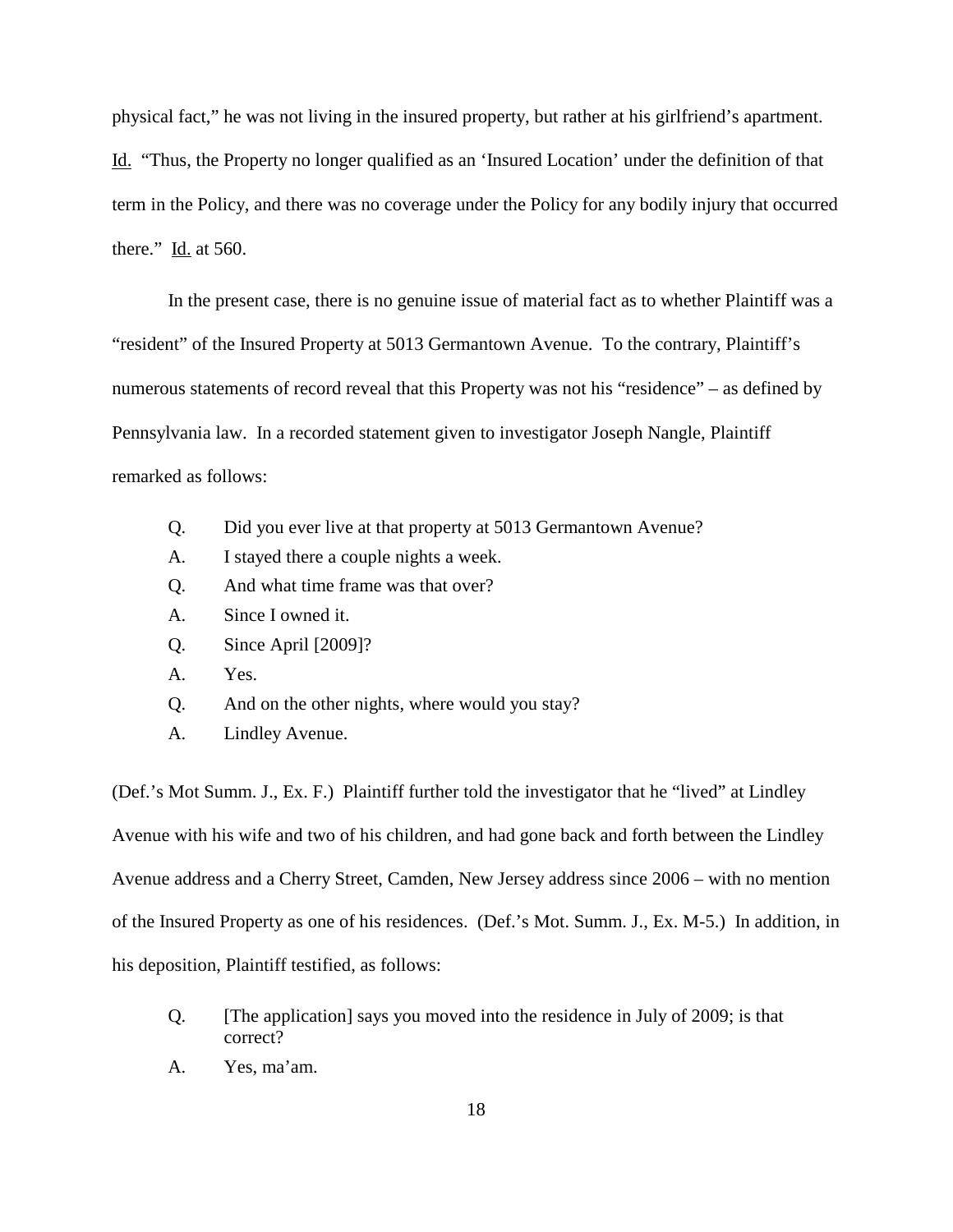- Q. But you didn't actually move into the residence, did you?
- A. I was staying there all the time when I wanted to stay there.
- Q. *One night a week?*
- A. *Yes, ma'am. Sometimes two nights a week, you know. It wasn't no regular thing,* but I used it as a resident. Where I pray is right down the street.
- Q. Your what?
- A. The place you go to have prayers is like about 10 doors down the street. And I was there almost every other day so I would pray there two, three hours and I may leave two or 3:00 in the morning, whenever I felt like it, you know.
- Q. Was the residence regularly unoccupied during the day? You weren't there during the day, were you?
- A. No, I wasn't there during the day.
- Q. It says to the question, is the residence unoccupied during the day, your answer is no. Who lived there during the day?
- A. No one was there. Does that mean do I go there anytime I want to. No one lived there that I know of.

(Def.'s Mot. Summ. J., Ex. G., Dep. of Seifuddin Mu'Min ("Mu'Min Dep."), 64:23-65:22, Feb.

5, 2010 (emphasis added).)

- Q. I'm going to come back to the two fires. Let me try to get some background information. If I understand correctly, you have lived at the address at 5013 Germantown Avenue and at Lindley Avenue in the past three years?
- A. Yes and Cherry Street.
- Q. Do you have a driver's license?
- A. Yes, ma'am.
- Q. What address is on your driver's license?
- A. Yes, ma'am.
- Q. *What address is on your driver's license?*
- A. *316 Cherry Street, Camden, New Jersey.*
- Q. *In August of 2009, where did you receive your mail? What address did you get your mail at?*
- A. *316 Cherry and 232 Lindley Avenue.*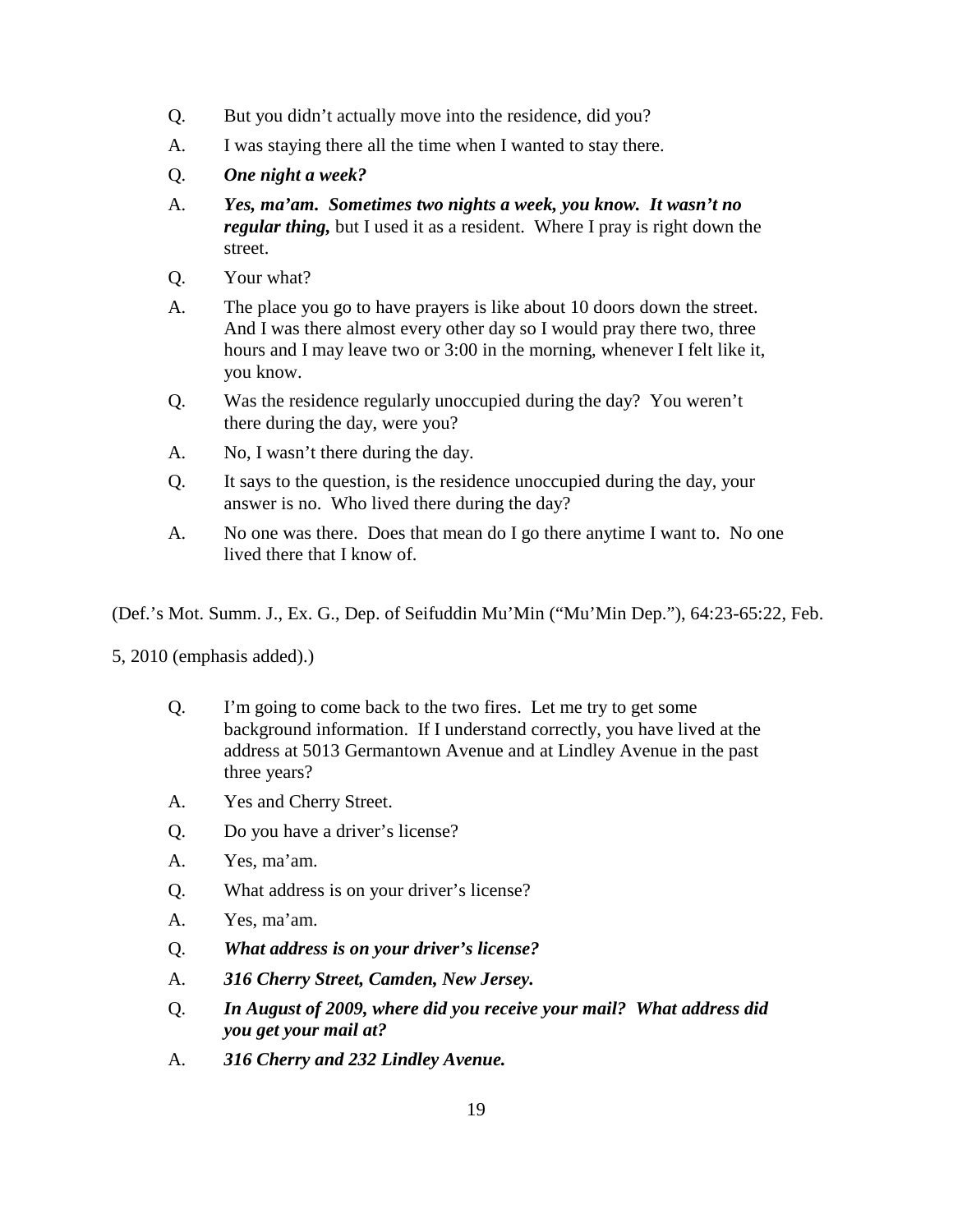- Q. You had been in Germantown but you were not receiving mail there, were you?
- A. No, ma'am.

(Id. at 32:5-22.)

- Q. On Page Four of the application, at the top, it indicates that it was your primary residence. Unit residence, primary. This wasn't your primary residence.
- A. No, ma'am.
- Q. Do you know why it says that?
- A. I don't know. I do not know.

(Id. at 71:4-10.)

Aside from the absence of a regular or habitual presence at the Property, Plaintiff

admitted that he had not yet taken steps to move his family into the Property:

- Q. What was your intention to do with the property at Germantown Avenue? Did you intend in the future to rent it?
- A. No, to renovate it. I wanted to make it real comfortable. My family was going to move in with me because I had a problem at Lindley Avenue at the time. I had to have somewhere to go, you know.
- Q. Did you start any renovations on the property?
- A. No, ma'am . . .

(Mu'Min Dep. 66:1-9.)

- Q. Page Four says the residence will be occupied within the next 30 days. Did you plan on moving into that property within 30 days of this application?
- A. No, ma'am, because I already lived there.
- Q. Were you trying to get your family there within the next 30 days?
- A. Yes, ma'am.
- . . .
- Q. When the application was signed, what steps had you already taken to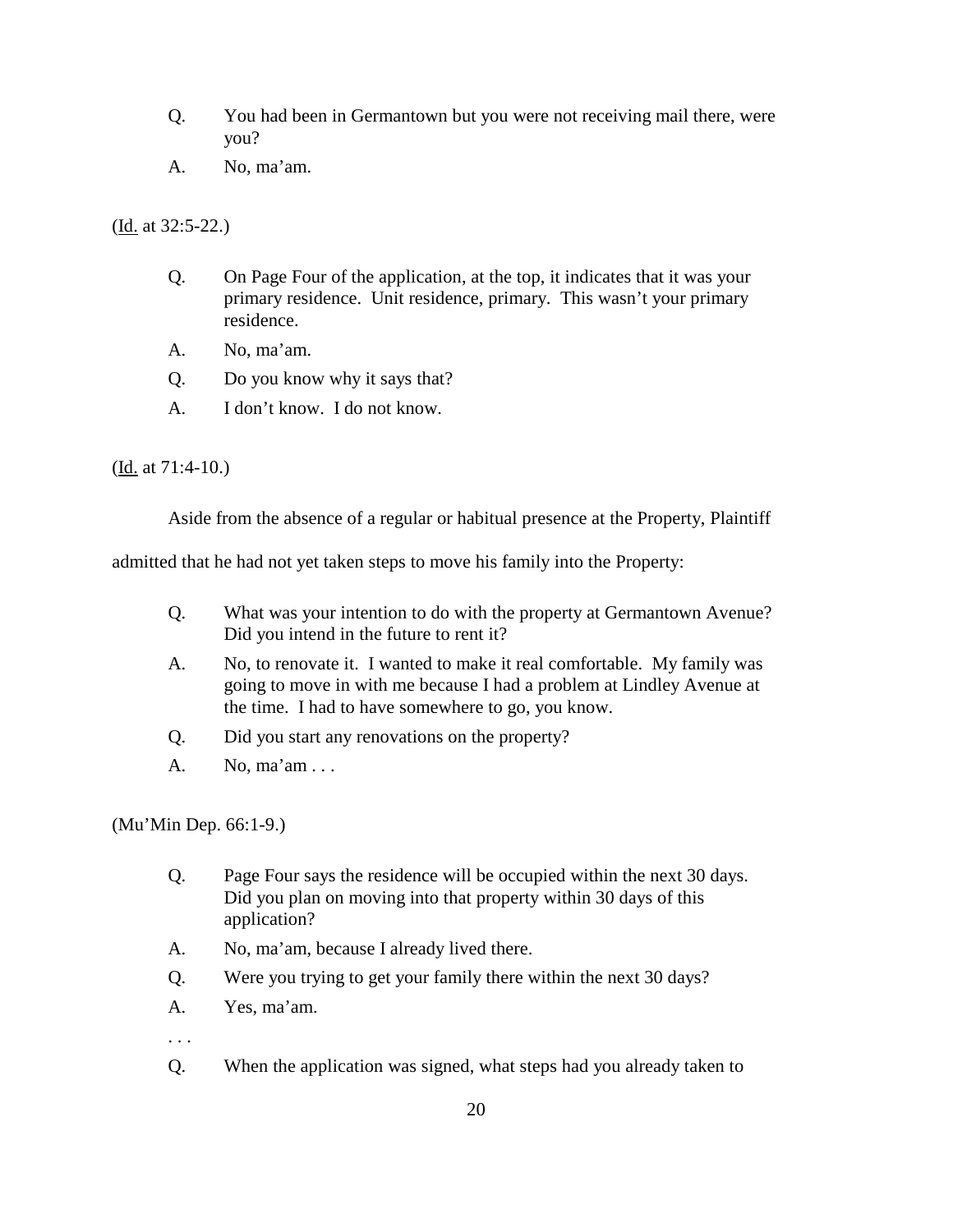move your family from Lindley into Germantown Avenue?

- A. There wasn't any steps I could take. Everything was there I needed for my family. It wasn't I had to carry something in there.
- . . .

# Q. *But when you bought Germantown Avenue you didn't move your family into Germantown Avenue immediately, did you?*

A. *No, ma'am.*

(Id. at 73:18-74:12, 75:12-15 (emphasis added).)

Finally, Plaintiff admitted, and other evidence established, the Insured Property was not

being used principally as a "private residence," as required by the Policy, from April 2009 to the

time of the first fire. In his interview with investigator Joseph Nangle, Plaintiff testified:

- Q. Did you ever mention this [the presence of people in the insured property] after he bought the place?
- A. (adjuster) Did you say, "Sam, I need these guys out."
- A. Yes.
- Q. Did you say it since you bought the house, though?
- A. Yes sir.
- Q. And what did Sam say?
- A. He said he's gonna take care of it.
- Q. Where did you see Sam to say that?
- A. At the residence.
- Q. So he was there when you were there then?
- A. Yeah, Sam (inaudible).
- Q. How many different times did you tell him about this? How many different times, after you bought the house, did you tell him that you needed those guys out of there?
- A. (adjuster) By phone, or in person?
- A. By phone, (inaudible) come ask him, and in person (inaudible).
- Q. At the house?
- A. Yes sir.
- A. (adjuster) Do you mind if I ask a question?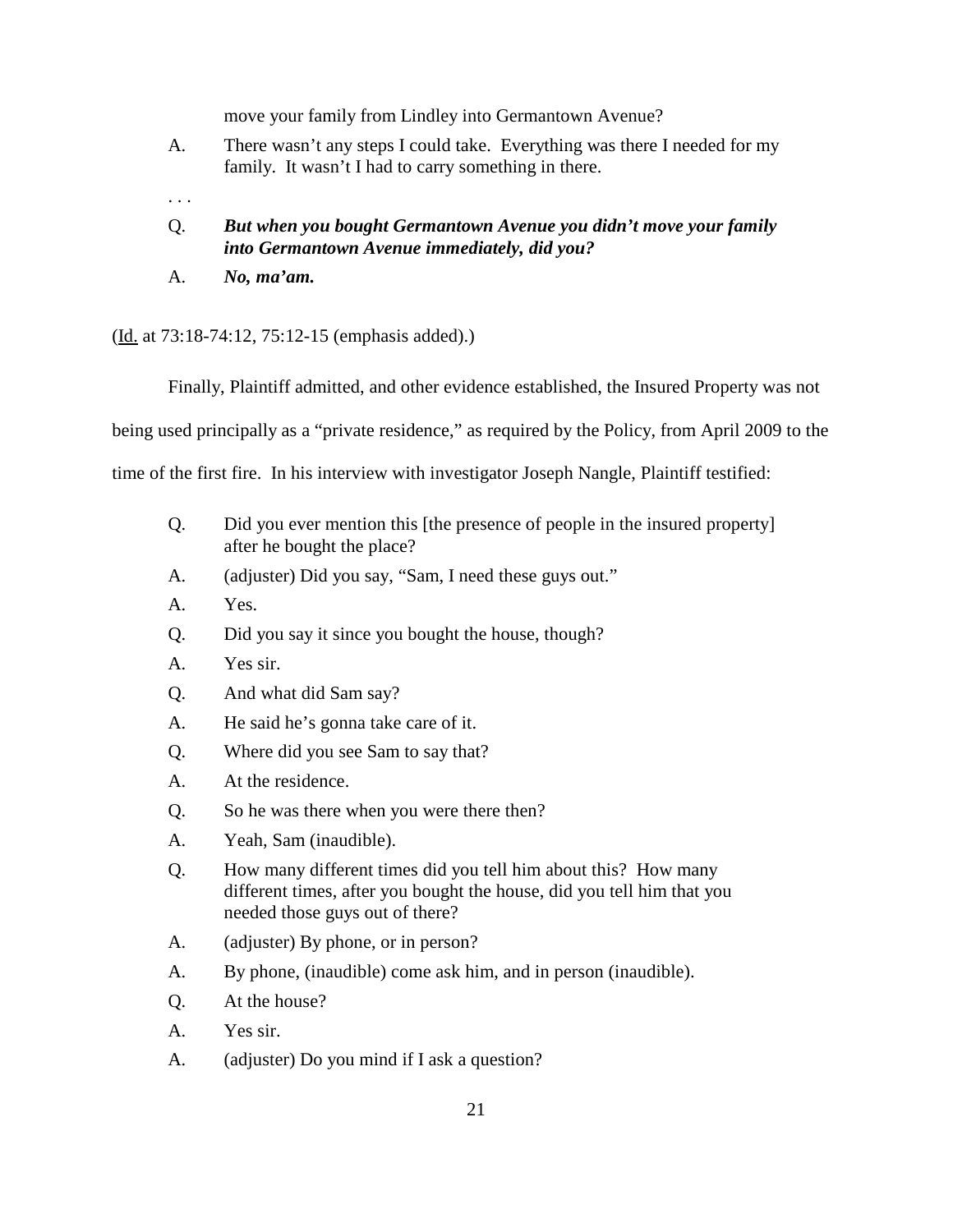- Q. No, go ahead.
- A. (adjuster) Did you put utilities into your name . . .
- A. No.
- A. (adjusters) . . . or was Sam . . . who was paying the bill for these?
- A. I don't know. Sam was putting that in my name because (inaudible).
- A. (adjuster) So you didn't put nothing . . . There were no utilities here in your name.
- A. No sir.
- A. (adjuster) How come you didn't put them ...
- A. Huh?
- A. (adjuster) Why didn't you put them in your name?
- A. Because people are living there for free! You know what I mean? I'm not (inaudible) anything! (inaudible) but he never got them out. Using my electric and gas for free? I'm not gonna pay for that.
- Q. Whose name were the utilities in then?
- A. I have no idea. It must have been Sam or his wife, one of the two.
- Q. Who was paying the utilities?
- A. I have no idea. I know I wasn't paying them.
- A. (adjuster) Did you have an arrangement with Sam that they weren't being paid till they got out, or you weren't paying them?
- A. That was the agreement!
- A. (adjuster) He had to get them out.
- A. Them out of there, and himself.
- Q. Was Sam paying you anything?
- A. No.

(Def.'s Mot. Summ. J., Ex. F.) Likewise, in his deposition, although Plaintiff originally indicated

that the tenants vacated the Property when he bought it in 2009, (Mu'min Dep. 20:1-21), he

immediately backtracked, as follows:

- A. At the time that I purchased there was two guys staying there.
- Q. But you said they vacated the property and you moved in.
- A. I was trying to get them out.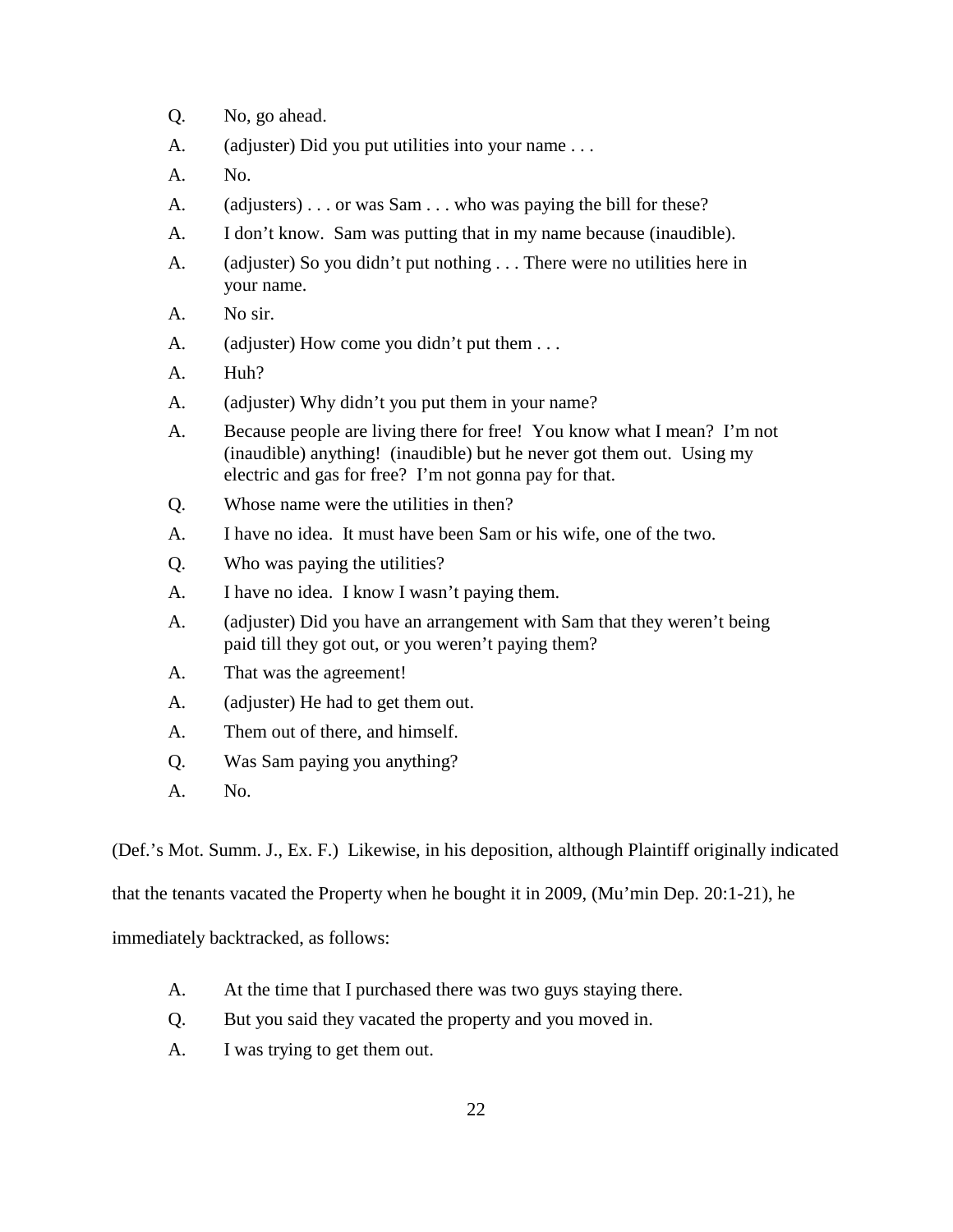- Q. Let's go back then. When you purchased the property, when did you move in in relationship to when you made the purchase of the property? Did you move in that day, a week later, a month later?
- A. No. When I purchased the property, meaning when I bought it from the person that I bought it from, I had been staying there off and on, but the two guys that was staying downstairs – the person that I bought it from had promised to get them out and it didn't happen fast enough for me because I wanted to renovate the place.

(Id. at 23:10-24.) He later testified as follows:

- Q. Did you start any renovations on the property?
- A. No, ma'am. Because I was waiting on the people to move out of there...

(Mu'Min Dep. 66:1-10.) On that same subject, Charles Carson, one of the "lessees"/tenants of the Insured Property, told investigator Nangle that he resided in the Property up to the time of the first fire. (Def.'s Mot. Summ. J., Ex. M-4.) Mr. Carson further indicated that Sam Rosemond lived upstairs and two other men lived downstairs, but no one by the name of Seifuddin Mu'Min resided there. (Id.)

In short, taking all evidence in the light most favorable to Plaintiff,<sup>5</sup> the record is devoid of any evidence that Plaintiff used the Property as a residence, as defined under Pennsylvania law. Although he sporadically slept at the Property one, possibly two nights per week between April and August 2009, he indicated that "it wasn't no regular thing," thereby admitting the absence of permanency or habitual repetition. Plaintiff's otherwise bald representations that he had "moved in" or "resided" at the Property are not determinative, Naskidashvili, 2009 WL

<sup>&</sup>lt;sup>5</sup> The Court acknowledges the multitude of contradictions in Plaintiff's statements and testimony, but makes no attempt to resolve them at this summary judgment stage. Rather, the Court simply views the facts in the light most beneficial to Plaintiff.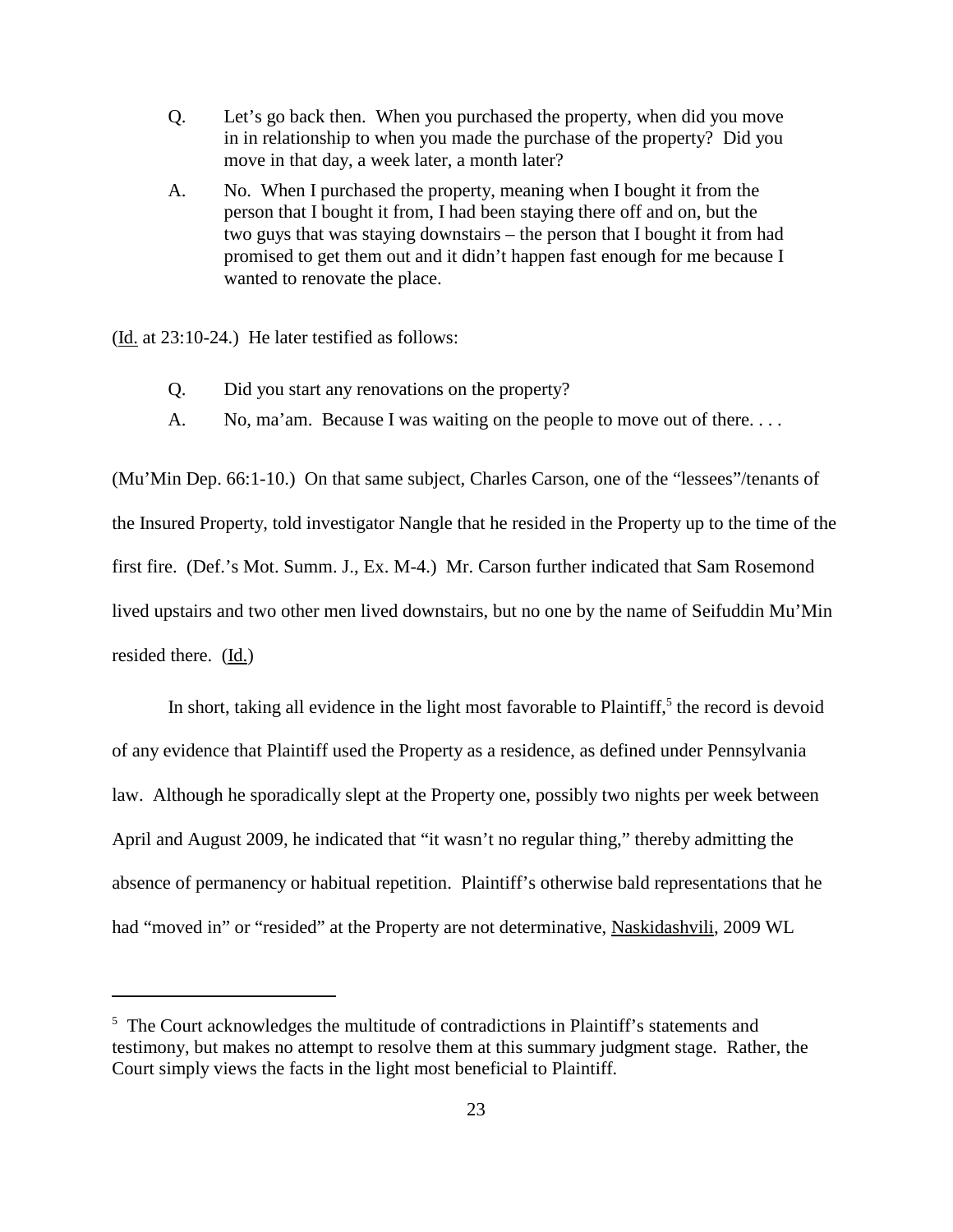399793, at \*3, particularly in light of his explicit denials that he had moved personal possessions there, that his family lived there, that he received mail there, that he had a telephone number there, that he maintained any of the utilities there, or even that he was there during any daytime hours. He offered no evidence that he used the Property to take any meals, maintain any personal belongings, or shower. In addition, despite the fact that the Policy required that the Property be used "principally" as a "private residence," Plaintiff expressly admitted that tenants were occupying the Property when he bought it, and continued to occupy it even when he obtained the Policy. Plaintiff further conceded that he never started any renovations on the Property or put utilities in his name prior to the first fire because of the continued occupancy by such individuals of the Property. His mere ability to enter the Property when he desired carries little weight in the residency analysis. In light of all of this evidence, the Court finds no genuine issue contradicting a finding that the Property was not being used as private residence.

In an effort to end-run this inevitable conclusion, Plaintiff argues that coverage is warranted under Pennsylvania's reasonable expectation doctrine. According to Plaintiff, under this doctrine, "even the most clearly written exclusion will not bind the insured where the insurer or its agent has created in the insured a reasonable expectation of coverage." (Pl.'s Mem. Opp'n Mot. Summ. J. 10 (quoting Reliance Ins. Co. v. Moessner, 121 F.3d 895, 903 (3d Cir. 1997)).) Plaintiff goes on to argue that insurance agent Gabriel Trevino admitted to hearing Plaintiff state – at the time the Policy was issued – that he did not currently live at the Property, but would within "the next couple of weeks." ( $\underline{Id}$ , at 7.) Since the Policy was issued the same day, Plaintiff claims to have had a reasonable expectation that a loss occurring between June 30, 2009 and the date he moved in would be covered by the Policy provisions. (Id. at 10-11.) Because the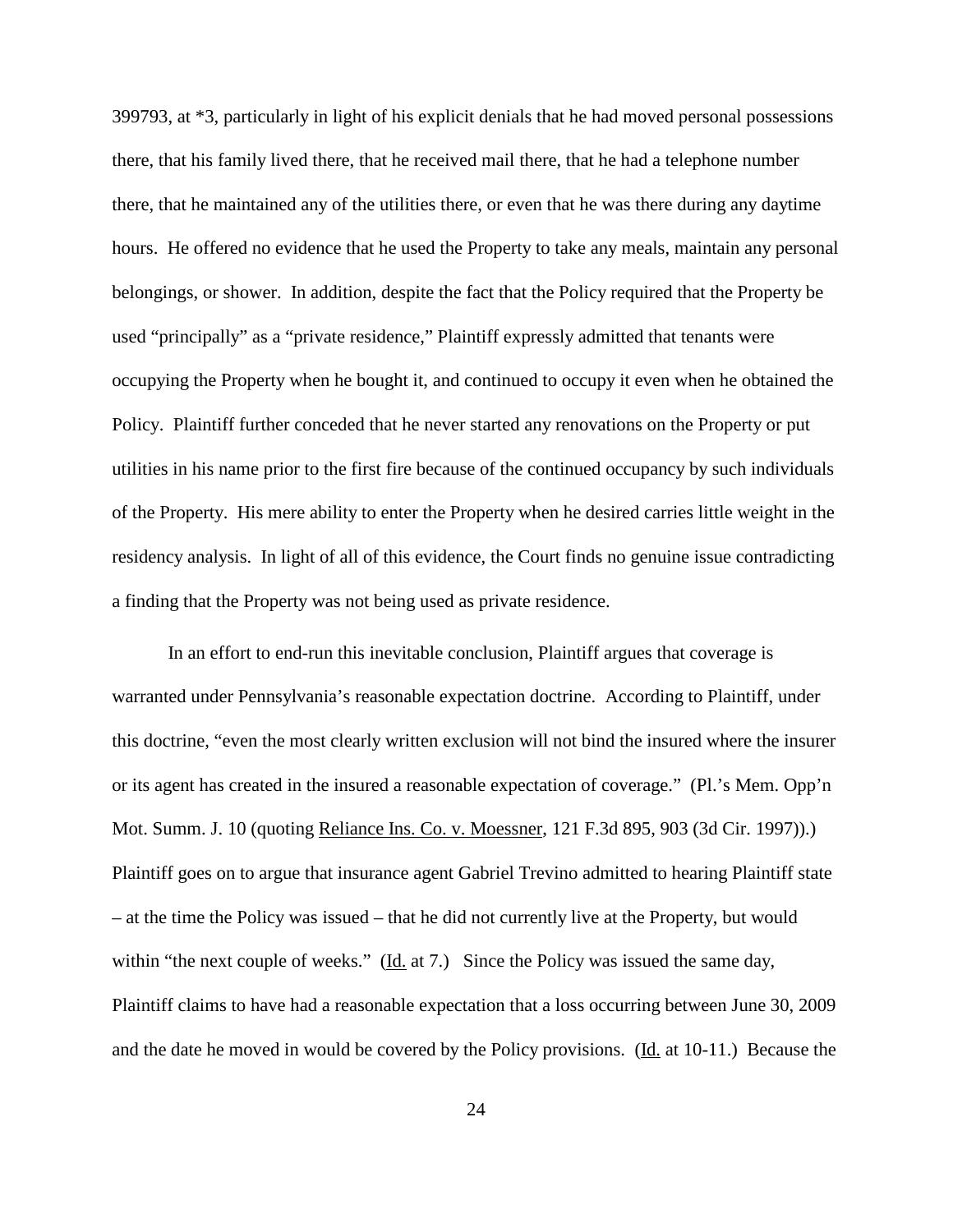first fire occurred less than thirty days after the effective date of the insurance, Plaintiff contends that it became impossible for him to move in within this time period.  $(\underline{Id})$ 

Aside from the fact that this argument – that he did not yet reside in the Property but was intending to do so within the next thirty days – represents a complete turnaround from Plaintiff's previous assertion that he already resided in the Property, <sup>6</sup> it is insufficient to avoid the clear Policy provisions. "'Pennsylvania case law . . . dictates that the proper focus for determining issues of insurance coverage is the reasonable expectations of the insured.'" Liberty Mut. Ins. Co. v. Treesdale, Inc., 418 F.3d 330, 344 (3d. Cir. 2005) (quoting Reliance, 121 F.3d at 903). "In most cases, the language of the insurance policy will provide the best indication of the content of the parties' reasonable expectations." Id. (quoting Reliance, 121 F.3d at 903). "Pennsylvania law recognizes only two limited circumstances in which the reasonable expectations doctrine may overcome the clear language of a policy: (1) to protect non-commercial insureds from policy terms which are not readily apparent; and (2) to protect noncommercial insureds from deception by insurance agents." Century Sur. Co. v. QSC Painting, Inc., No. CIV.A.08-860, 2010 WL 891245, at \*8 (W.D. Pa. Mar. 8, 2010) (citing Canal Ins. Co. v. Underwriters at Lloyd's London, 435 F.3d 431, 439-40 (3d Cir. 2006)). "Inherent in both circumstances is the requirement for some action on the part of the insurer to either unreasonably obscure the terms or

A. No, ma'am, because I already lived there.

(Mu'Min Dep. 73:18-21.)

<sup>&</sup>lt;sup>6</sup> In his deposition, the following exchange occurred:

Q. Page Four [of the insurance application] says that the residence will be occupied within the next 30 days. Did you plan on moving into that property within 30 days of this application?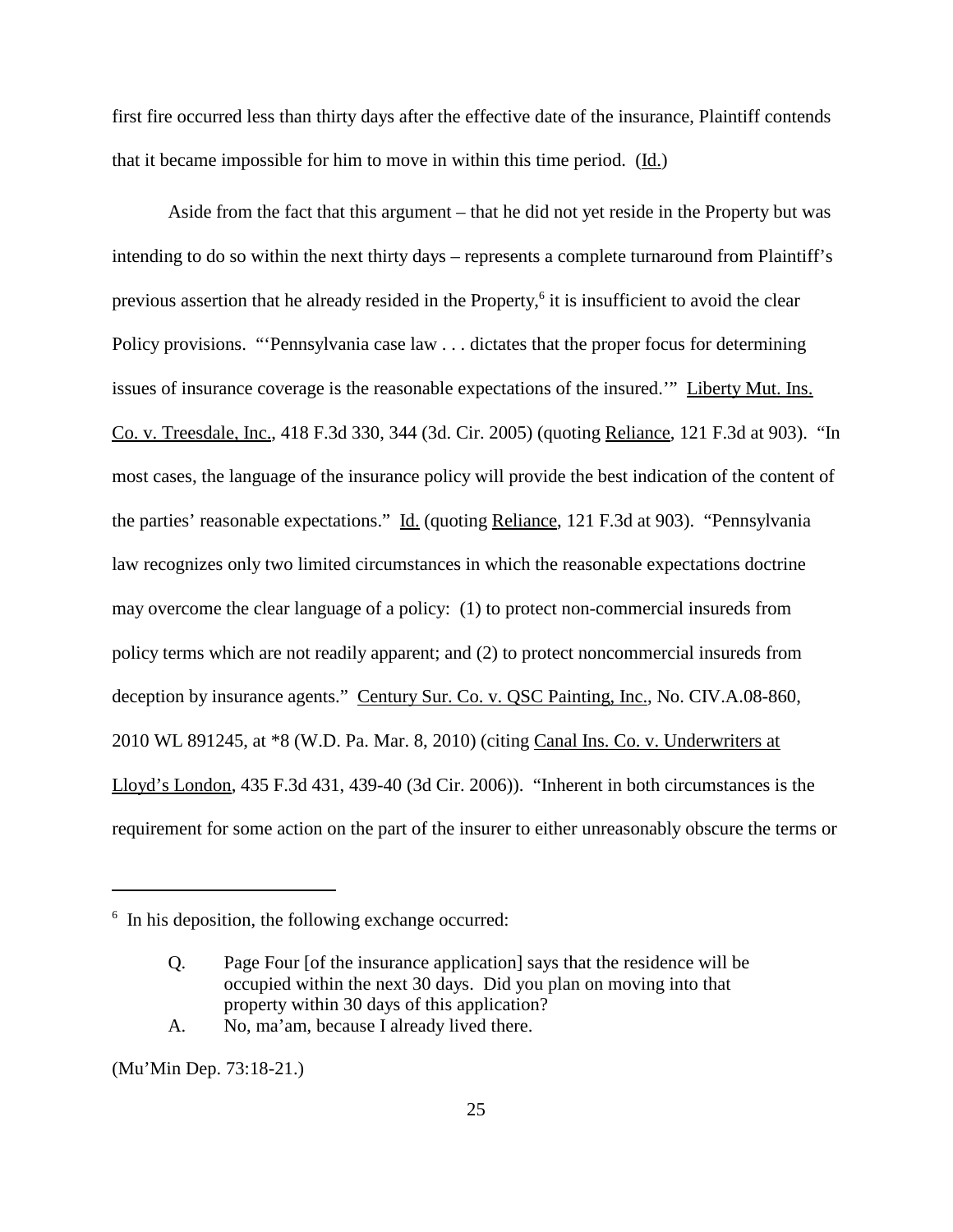outright deceive the insured, hence the equitable basis for relief." Id. Without evidence of such, the subjective expectations of the insured will fail to overcome the clear and unambiguous language of the policy." Id. A court must examine the totality of the insurance transaction at issue to ascertain the reasonable expectations of an insured individual. Med. Protective Co. v. Watkins, 198 F.3d 100, 106 (3d Cir. 1999). "The doctrine only applies . . . when a consumer's expectations of coverage are reasonable." Haines v. State Auto Prop. & Cas. Ins. Co., No. CIV.A.08-5715, 2010 WL 1257982, at \*5 (E.D. Pa. Mar. 25, 2010), aff'd, 417 Fed. Appx. 151 (3d Cir. 2011).

Plaintiff has produced no evidence of any action by either Defendant or Mr. Trevino to obscure the terms of the Policy or outright deceive him. Quite to the contrary, any deceptive activity appears to have occurred on Plaintiff's part. According to Mr. Trevino, at the time of the application, Plaintiff told him that the house was a new purchase as of July 2009, that there were no other tenants in the house, and that he would move in within thirty days. (Trevino Dep. 68:12-18, 95:4-96:1.) The application for insurance, which was initialed and signed by Plaintiff, likewise indicated that Plaintiff purchased the Property in July 2009.<sup>7</sup> (Def.'s Mot. Summ. J., Ex. D at 3.) Based on this information, Mr. Trevino asked only if the Property would be occupied within the next thirty days and, when Plaintiff said "yes," Mr. Trevino issued the binder for insurance. (Trevino Dep. 36:3-37:13.) Mr. Trevino understood that Allstate's policy was to

 $<sup>7</sup>$  Plaintiff never denied making this statement to Mr. Trevino. In his deposition, the following</sup> exchange occurred:

Q. Did you tell the agent you purchased it [the Property] in July of 2009?

A. I don't know.

<sup>(</sup>Mu'Min Dep. 70:7-9.) An inability to remember does not create a genuine issue of material fact.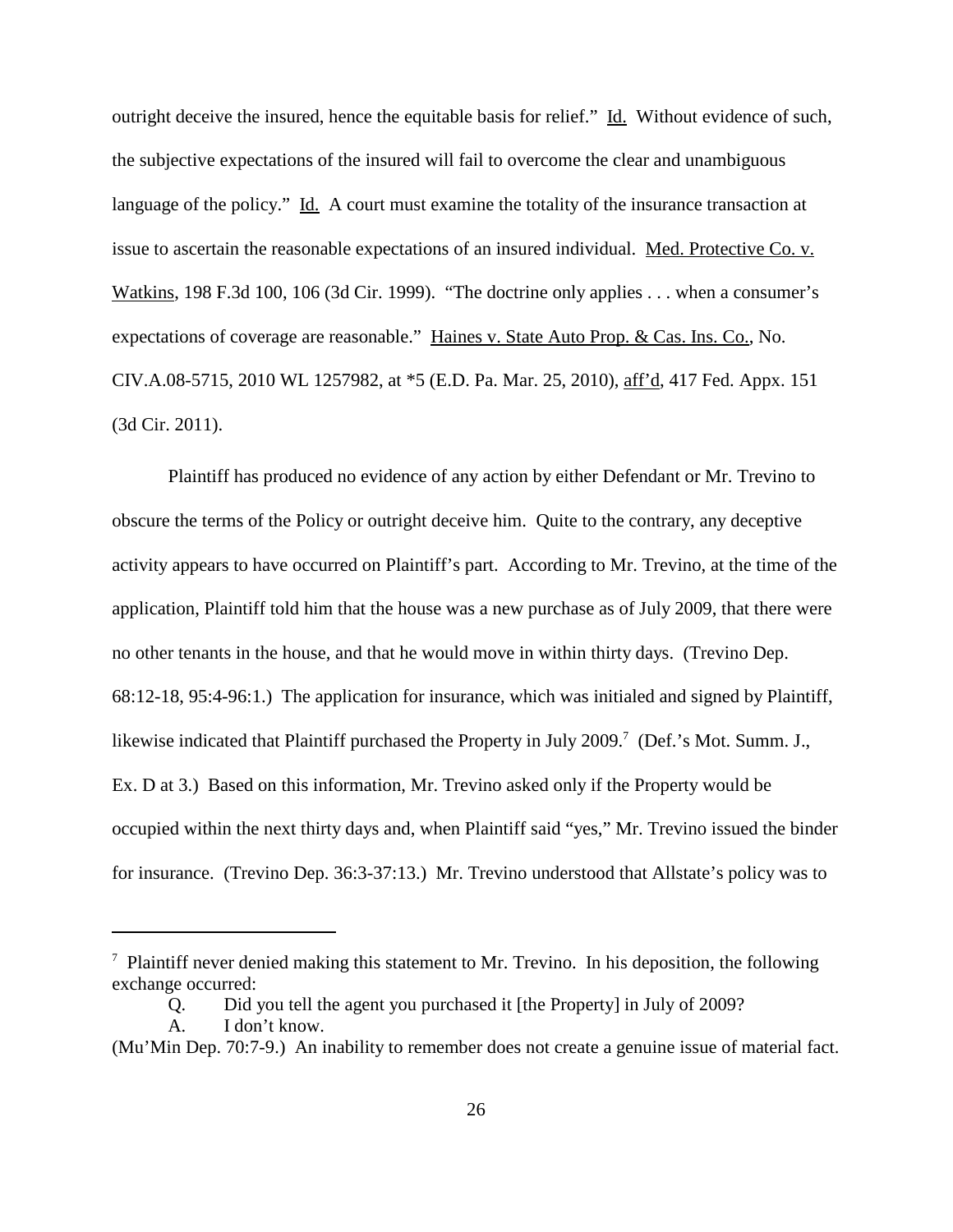give a new homeowner up to one month to move into a property, but vacancies after thirty days were unacceptable. (Id. 38:7-14.) This was confirmed by Odette Liddle, a senior product consultant with Allstate, who indicated that "if this is a *new home* to [the applicant]," it must be occupied within thirty days. (Pl.'s Mot. Summ. J., Ex. L, Dep. of Odette Liddle ("Liddle Dep."), 22:2-18, June 8, 2011 (emphasis added).) Notably, however, all the evidence of record, including Plaintiff's own deposition, reveals that the Property was actually purchased on April 29, 2009, and the deed was recorded on May 10, 2009. (Def.'s Mot. Summ. J., Ex. H (Quit-Claim deed); Mu'Min Dep. 69:7-70:6.) As set forth in detail above, there is no evidence that Plaintiff ever resided in that Property within thirty days of that date or at the time the insurance binder was issued.

In turn, to the extent that Mr. Trevino implied that the Property would be covered by the Policy so long as Plaintiff moved in within thirty days, that statement was made based on a false representation by Plaintiff as to the purchase date of the Property and Mr. Trevino's consequent belief that the Property was just purchased. Mr. Trevino did not obscure any provision of the Policy or attempt to outright deceive Plaintiff As such, any expectation of coverage held by Plaintiff could not have been reasonable, thereby foreclosing his reliance on the reasonable expectation doctrine.

In sum, the Court finds that no genuine issue of material fact exists as to Plaintiff's breach of contract claim. The Policy unambiguously stated that coverage of the Property was dependent on Plaintiff residing in it and using it principally as a private residence. The undisputed facts of record, however, reveal no indicia of residency, as defined under Pennsylvania law. Moreover, any expectation by Plaintiff that he had thirty days to move into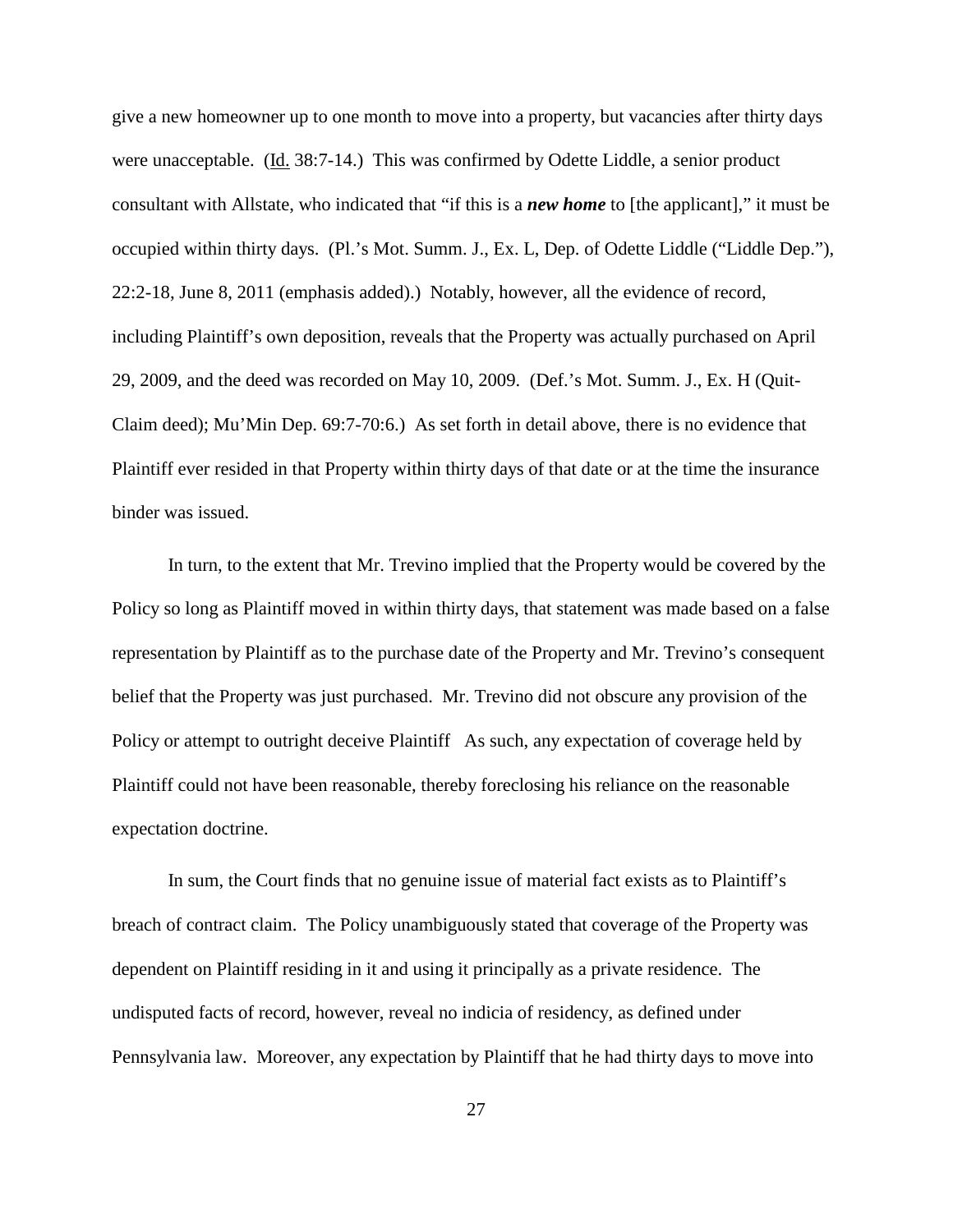the Property was unfounded and did not create any right to coverage. Accordingly, the Court denies Plaintiff's Motion for Summary Judgment and grants Defendant's Motion for Summary Judgment on the breach of contract claim (Count I of the Complaint).

## **C. Bad Faith (Count II)**

Count II of Plaintiff's Complaint alleges that Defendant Allstate wrongfully and in bad faith withheld payment under Policy from Plaintiff without a reasonable basis. (Compl. ¶ 20.) He goes on to cite, as examples of bad faith, the following alleged misconduct: (a) failure to make a reasonable effort to negotiate the timely settlement of Plaintiff's fire claim; (b) failing to objectively and fairly evaluate Plaintiff's claims; (c) compelling Plaintiff to institute this lawsuit to obtain policy benefits that Defendant should have paid promptly and without the necessity of litigation; (d) acting unreasonably and unfairly in response to Plaintiff's claims; (e) conducting an unfair, unreasonable, self-serving, and inadequate investigation of Plaintiff's claims; (f) placing unduly restrictive, self-serving interpretations on the policy of insurance; and (g) failing to give unbiased consideration to his claim for payment. ( $\underline{Id}$ ,  $\P$  23.)

To establish a claim of bad faith under 42 Pa.C.S. § 8371, a plaintiff must establish that the insurer (1) lacked a reasonable basis for denying benefits and (2) knew or recklessly disregarded its lack of a reasonable basis. Klinger v. State Farm Mut. Auto. Ins. Co., 115 F.3d 230, 233 (3d Cir. 1997); Toy v. Metro. Life Ins. Co., 928 A.2d 186, 193 (Pa. 2007). In the insurance context, bad faith denotes a "frivolous or unfounded" refusal to pay policy proceeds, which imports a dishonest purpose and a breach of a known duty, such as good faith and fair dealing. Polselli v. Nationwide Mut. Fire Ins. Co., 23 F.3d 747, 751 (3d Cir. 1994) (quotations omitted). While mere negligence or bad judgment are insufficient, a showing of reckless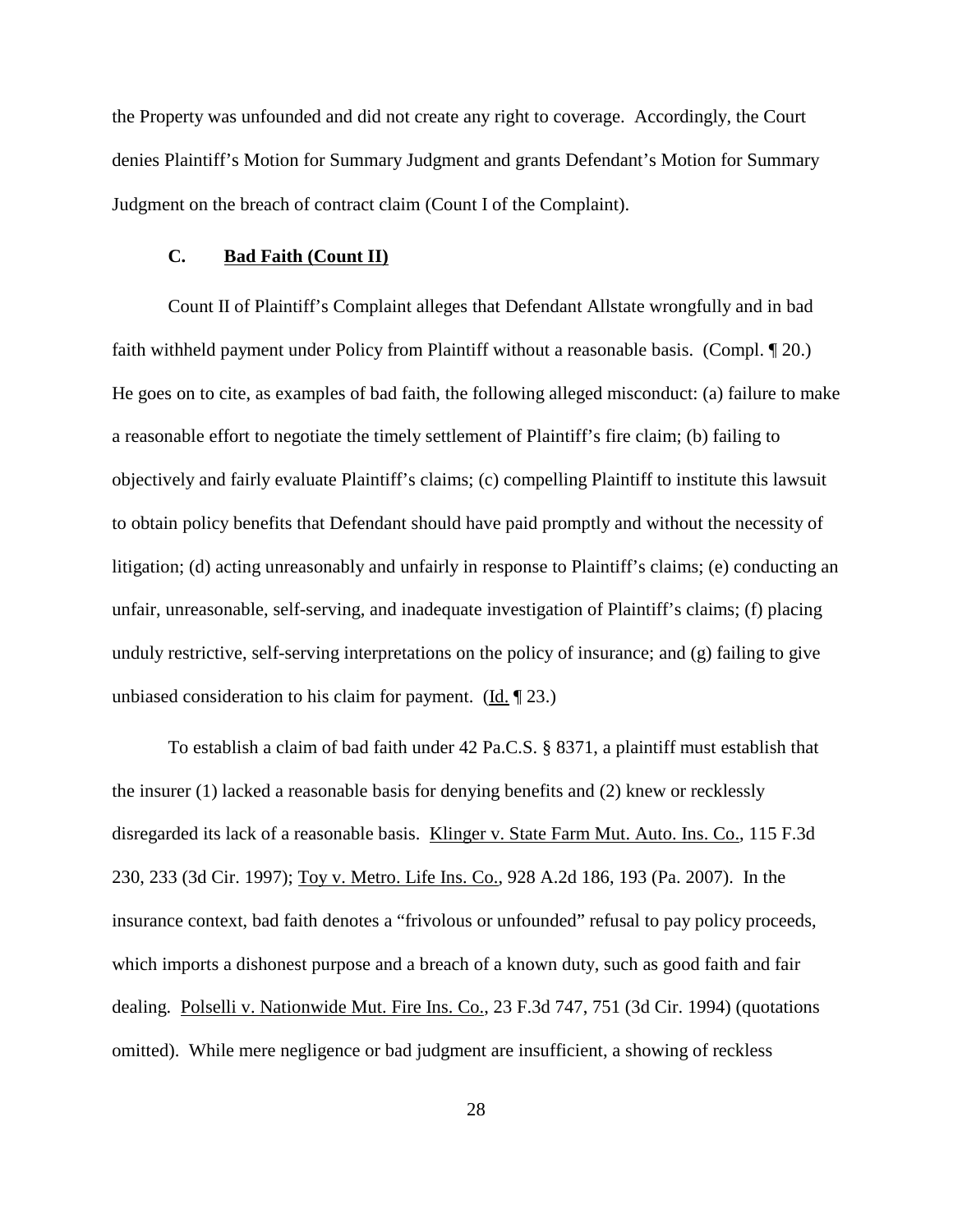disregard will suffice to establish bad faith. 3039 B Street Assoc., Inc. v. Lexington Ins. Co., 740 F. Supp. 2d 671, 677 (E.D. Pa. 2010). "[I]n order to defeat a motion for summary judgment, a plaintiff must show that a jury could find by 'the stringent level of clear and convincing evidence,' that the insurer lacked a reasonable basis for its handling of the claim and that it recklessly disregarded its unreasonableness." Id. at 678 (quotations omitted).

The current bad faith claim before the Court cannot get past the initial element – lack of a reasonable basis for denying benefits. As explained in great detail above, Defendant's denial of benefits was not only reasonable, but correct under the Policy language. Absent a showing of an unreasonable denial, Plaintiff is not entitled to recover on his bad faith claim. Thus, the Court enters summary judgment in favor of Defendant on Count II of the Complaint.

### **IV. CONCLUSION**

In light of the foregoing, the Court finds no basis on which Plaintiff may sustain any of his causes of action against Defendant. Accordingly, Plaintiff's Motion for Summary Judgment is denied, Defendant's Motion for Summary Judgment is granted, and judgment on the entirety of Plaintiff's Complaint is entered in favor of Defendant. This matter remains open only with respect to Defendant's Counterclaim against Plaintiff.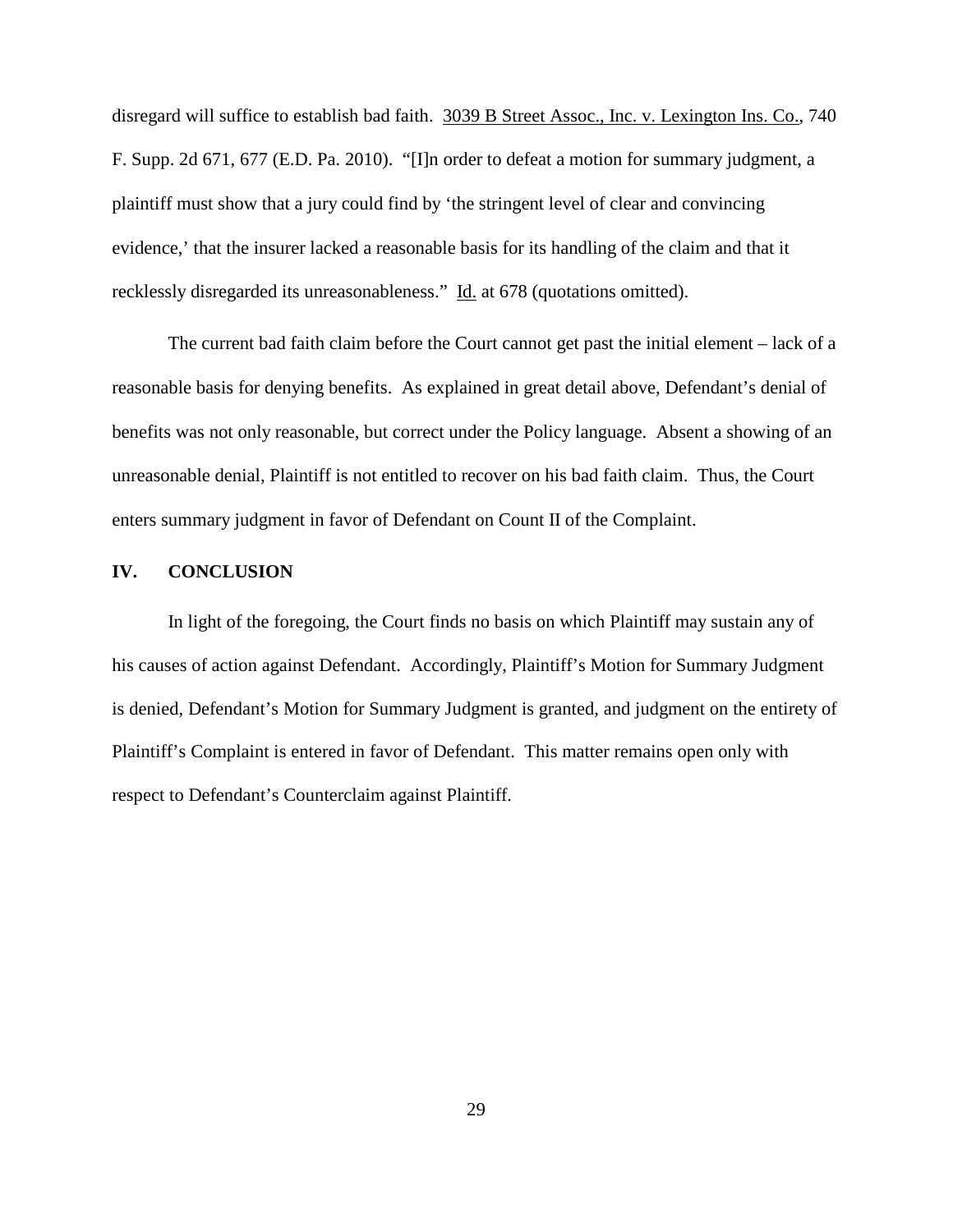# **IN THE UNITED STATES DISTRICT COURT FOR THE EASTERN DISTRICT OF PENNSYLVANIA**

| SEIFUDDIN MU'MIN,            |                      |     |                     |
|------------------------------|----------------------|-----|---------------------|
|                              |                      |     | <b>CIVIL ACTION</b> |
| Plaintiff,                   |                      |     |                     |
|                              |                      |     |                     |
| V.                           |                      |     |                     |
|                              |                      |     |                     |
| <b>ALLSTATE PROPERTY AND</b> |                      | NO. | 10-7006             |
| CASUALTY INSURANCE COMPANY   | $\ddot{\phantom{0}}$ |     |                     |
|                              |                      |     |                     |
| Defendant.                   |                      |     |                     |

## **ORDER**

AND NOW, this  $17<sup>th</sup>$  day of *August*, 2011, upon consideration of Plaintiff Seifuddin Mu'Min's Motion for Partial Summary Judgment (Docket No. 27) and Defendant Allstate Property and Casualty Insurance Company's Response (Docket No. 29), as well as Defendant's Motion for Summary Judgment (Docket No. 28), Plaintiff's Response (Docket No. 30), and Defendant's Reply Brief (Docket No. 31), it is hereby **ORDERED** that Plaintiff's Motion for Summary Judgment is **DENIED** and Defendant's Motion for Summary Judgment is **GRANTED.**

**JUDGMENT IS ENTERED** in favor of Defendant and against Plaintiff on the entirety of Plaintiff's Complaint. The trial scheduled for Tuesday, September 27, 2011 at 10:00 a.m. in this matter shall proceed only with respect to Defendant's Counterclaim.

It is so **ORDERED**.